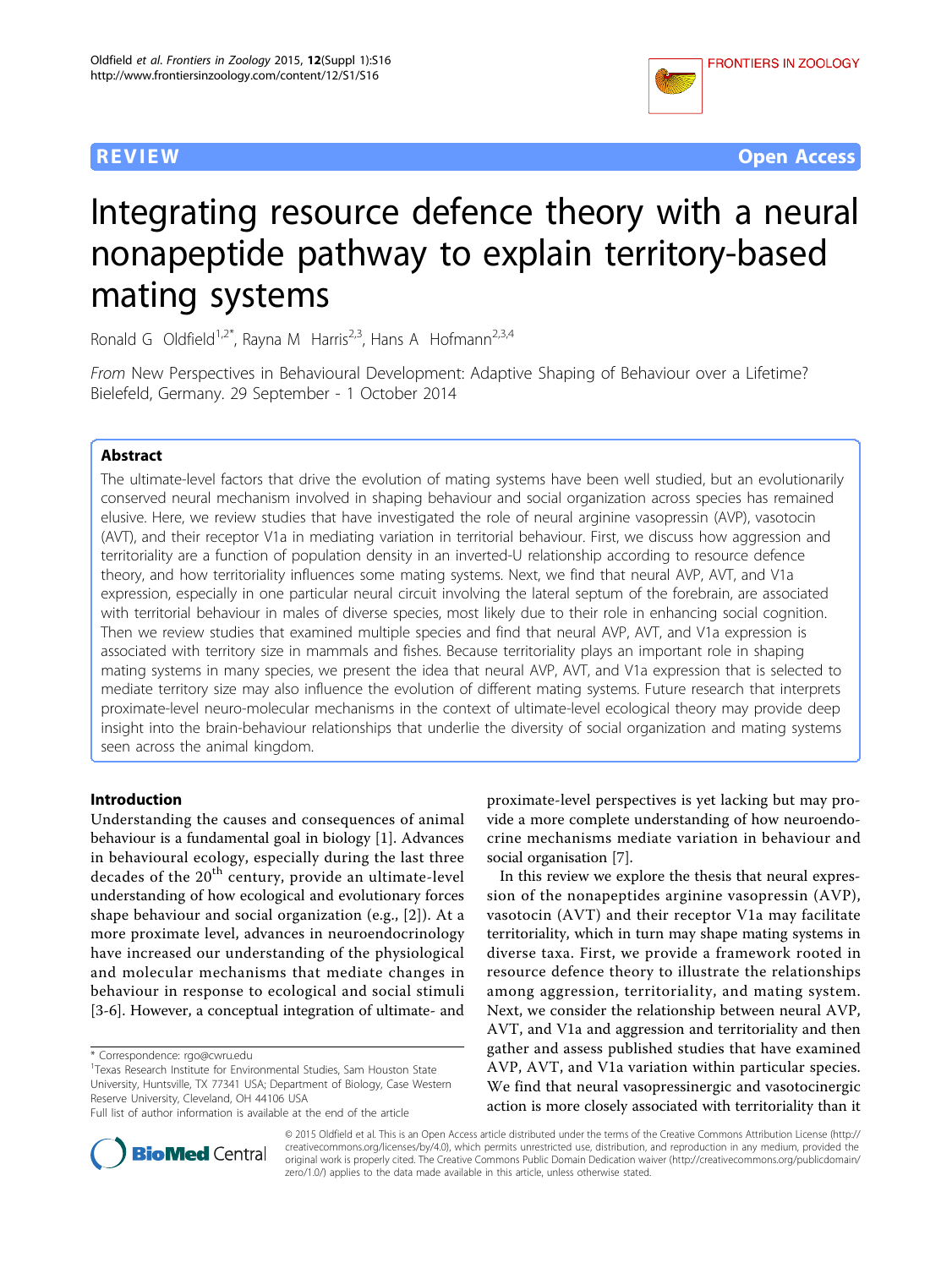is with outright aggression. Then, we argue that resource defence theory could explain evolution in a neural vasopressinergic or vasotocinergic circuit at the species level, and we review studies that have compared neural AVP, AVT, and V1a between species that differ in territorial behaviour. Because territoriality is a component of the amalgamation of behaviour that we call mating system, we conclude that selection for up-regulation of a neural vasopressinergic or vasotocinergic circuit could mediate territorial behaviour and therefore play a role in the evolution of different resource-based mating systems.

### Aggression, territoriality, mating systems

There are many reasons why animals may behave aggressively, and one of the most common reasons is to defend resources [\[8\]](#page-12-0) such as food [[9](#page-12-0)], shelter [[10\]](#page-12-0), and mates and offspring [[11](#page-12-0)]. In contrast, costs of defence might include injury, vulnerability to predators, time spent not exploiting the resource, and energy expended [[12](#page-12-0)]. The decision to defend a resource depends on benefits - costs, which depends on the resource's distribution in space and time [\[9](#page-12-0)], on the individual's motivation and its body condition, and on other ecological factors such as number of competitors, available space, habitat complexity, and predation threat [[13-16](#page-12-0)].

If an individual is attached to a particular site while it is defending a resource, then the space defended is a territory. When resource density is low, the small benefit gained from defending a small amount of resource is not worth the costs incurred from driving away competitors, and individuals may be scattered as they travel long distances seeking resources (Fig.1, far left). As resource density increases, the benefits of maintaining exclusive use of the resource outweigh the costs of defending it, and an individual may behave aggressively,



resulting in territoriality (Fig.1, lower threshold). As resources become so plentiful that they can be easily exploited by many, aggressive defence provides no benefit so it is no longer performed (Fig.1, upper threshold). The reaction to competitor density follows a similar pattern: At low competitor densities, individuals are scattered and most of the time there are no competitors nearby to guard against, so aggression is low (Fig.1, far left). When competitor density is higher, an individual may aggressively drive away competitors from a resource in order to maintain exclusive access to it (Fig.1, lower threshold). If space is limited and competitors are forced to remain within the territory as subordinates, then territoriality may take the form of a linear dominance hierarchy [[17](#page-12-0)] or a despotic distribution in which all subordinates are of equal rank [[18,19](#page-12-0)]. When competitors are very abundant, the costs of defence may exceed the benefits (Fig.1, upper threshold), so an individual may cease behaving aggressively [[14\]](#page-12-0) and may abandon a territory and join a group [[20,21](#page-12-0)]. Such intra-individual plasticity in behaviour predicted from theory has been demonstrated empirically in diverse taxa [[15\]](#page-12-0). Interestingly, territorial relationships may form without outright aggressive acts in many species, due to undisputed differences in competitive ability between individuals, ritualized behaviour, or prior social experience [\[8](#page-12-0)].

In many species, territorial behaviour has a strong influence on mating system, defined here as the time of, place of, and partner(s) mated, during mating [[2,22\]](#page-12-0). Spatial and temporal distribution of resources and competitors may influence territorial behaviour, which then in turn influences mating system. From the male perspective during mating, females are resources and males are competitors. When population density is low, females are scarce or distributed broadly, and individuals may be scattered. Under such conditions, males may use a roaming tactic to find females and promiscuously maximize reproduction (e.g., African striped mouse, Rhabdomys pumilio[[23](#page-12-0)]; Fig. [2,](#page-2-0) far left). If population density is higher and more competitor males are present, a male may establish a relationship with one female and defend a small territory, resulting in social monogamy (sensu[\[24\]](#page-12-0)). This seems to be the case in several species of marine fishes ([[25](#page-12-0),[26\]](#page-12-0); Fig. [2](#page-2-0), center-left). At even higher population density, more females are available. Under these conditions, a male may be able to maintain a larger territory that includes more than one female, resulting in a polygynous mating system, as in the blue head wrasse, Thalassoma bifasciatum  $([11];$  $([11];$  $([11];$ Fig. [2,](#page-2-0) center). If population density is yet higher, the number of competing males and the costs of defending are high. A male may only be able to defend a small territory that includes only one female, resulting in monogamy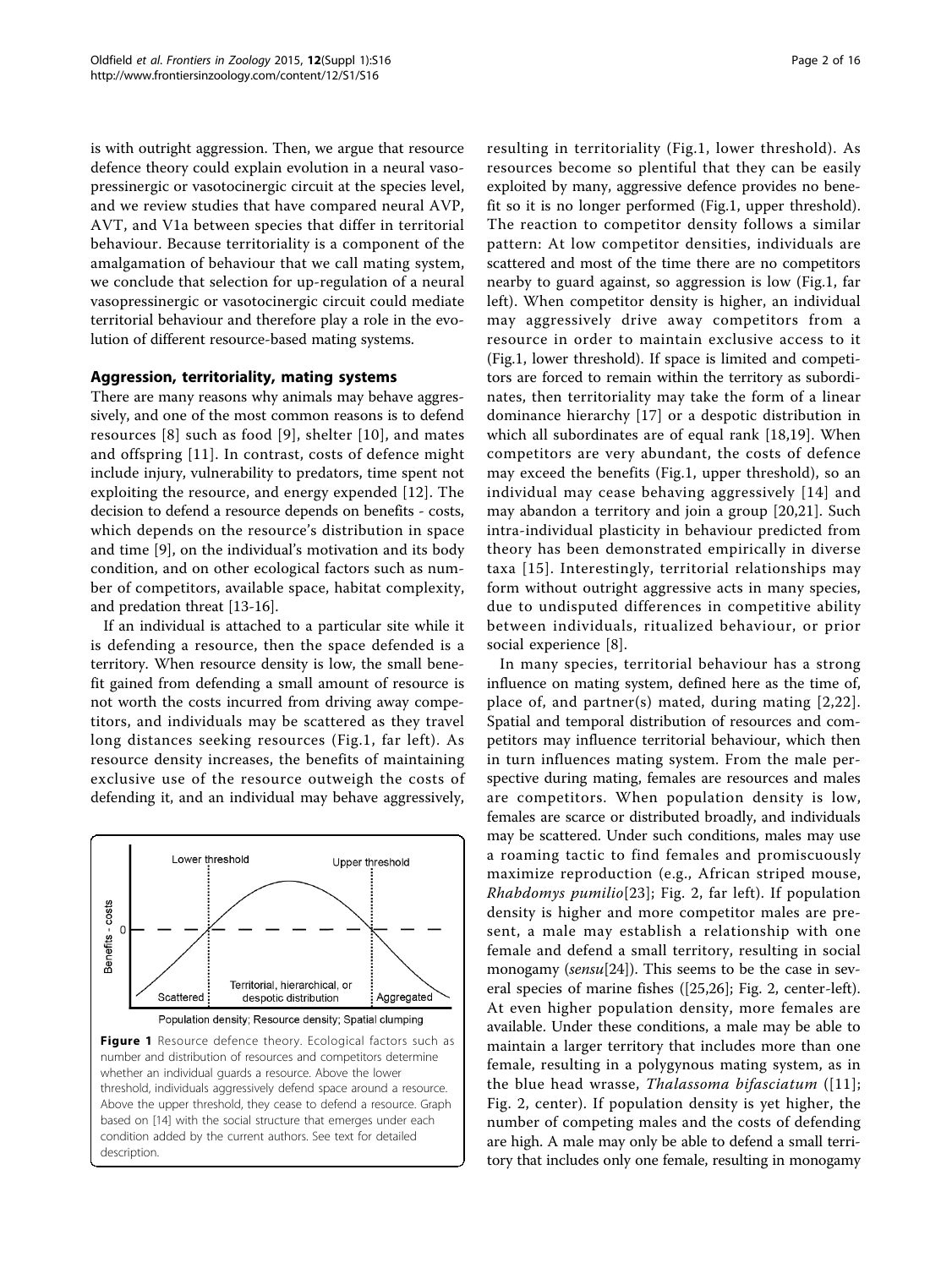<span id="page-2-0"></span>

Figure 2 Studies that compared neural AVP, AVT, or V1a in males of different species. Comparisons are interpreted in the context of the inverted-U function that characterizes resource defense theory. Social organization is shown on the x-axis as a proxy for population density. The mating system that corresponds to each type of social organization is shown above the x-axis. For each inter-species study discussed in the text, each species is placed on the x-axis according to its species-typical social organization and mating system, and the levels of AVP, AVT, V1a in males for the two (or more) species compared are plotted on the y-axis relative to each other (without units). (A) In mammals, males of species with larger territories also exhibit greater septal circuit AVP and V1a. (B) In estrildid finches, mating system is dissociated from social organization, indicating that ecological factors other than population density or resource density shape mating system in these species. Studies all used monogamous species and AVT and V1a are not associated with territoriality or mating system. (C) In fishes, males of species with larger territories also have higher levels of neural AVT and V1a. <sup>1</sup>V1a density in lateral septum [\[65](#page-13-0)[,135,136](#page-14-0)], <sup>2</sup>AVP-expressing axons in lateral septum [\[133\]](#page-14-0), <sup>3</sup>V1a density in lateral septum [[52\]](#page-13-0), <sup>4</sup>V1a density in lateral septum [\[144\]](#page-14-0), <sup>5</sup>AVT neurons in BNST, baseline Fos levels in AVT neurons and social induction of Fos in AVT neurons, receptor binding density in lateral septum [[61](#page-13-0),[147](#page-15-0)], <sup>6</sup>Density of axons in ventral part of ventral telencephalon and size of cells in the gigantocellular POA that expressed AVT [[95](#page-13-0),[149\]](#page-15-0), <sup>7</sup>V1a2 mRNA in the magnocellular and gigantocellular regions of the POA [[150](#page-15-0)].

(in some Central American cichlids competition for brood sites is so intense that cooperative defence between the male and female is required to successfully reproduce [[27](#page-12-0)]; Fig. 2, center-right). If mating occurs in a population that is extremely dense, then there are abundant females with which to mate. Under these conditions, the costs of defending one female against the large number of male competitors may not be economical. A territorial male may not be able to exclude male competitors from a territory, and an aggregation may form (Fig. 2, far right). Aggregation is a second type of social organization within which individuals may mate promiscuously. In externally fertilizing species such as butterfly fishes, aggregated individuals may broadcast their gametes simultaneously to maximize fertilisation success [\[28\]](#page-12-0).

It is important to note that other ecological factors can also influence social organization and mating system. Habitat use may influence distribution (animals aggregating in certain areas of the habitat due to unspecific physical factors like thermal environment, humidity, etc.; like bats in caves). The presence of hetero specific competitors or brood predators may restrict territory size or necessitate parental care [[27,29\]](#page-12-0), and high predation threat may cause individuals to aggregate [[30](#page-12-0)]. For example, zebra finches, Taeniopygia guttata, form dense aggregations but are strongly monogamous [[31](#page-12-0)]; most likely as a result of additional ecological factors that are beyond the scope of resource defence.

Here we present a perspective that extends the concept of intra- and inter-individual plasticity and reaction norm to and beyond the species level. Resource defence theory predicts intra-individual plasticity in behaviour. However, the same ecological factors that may lead to plastic behavioural responses in individuals may also lead to evolution in the tendency to behave territorially. This idea is consistent with recent conceptual arguments that suggest that behaviour may evolve by genetic accommodation, in which the degree of plasticity may not change, but the reaction norm of behavior may change in both effect size and in slope [[32,33](#page-12-0)]. Population size fluctuates in many species [[34\]](#page-12-0), and likely attenuates selection for particular patterns of territorial behaviour. However, within a population, individuals vary both in their ability to plastically adjust behaviour according to local ecological conditions experienced at any given time and in their overall tendencies to behave territorially [\[35](#page-12-0)]. Therefore, long term changes in both the stability of ecological conditions and the overall typical state of those conditions could select individuals genetically predisposed to more or less readily adjust their behaviour to local conditions and also to tend to behave either less or more territorially in general. This would result in the evolution of differences in the typical patterns of social organization (e.g., scattered, small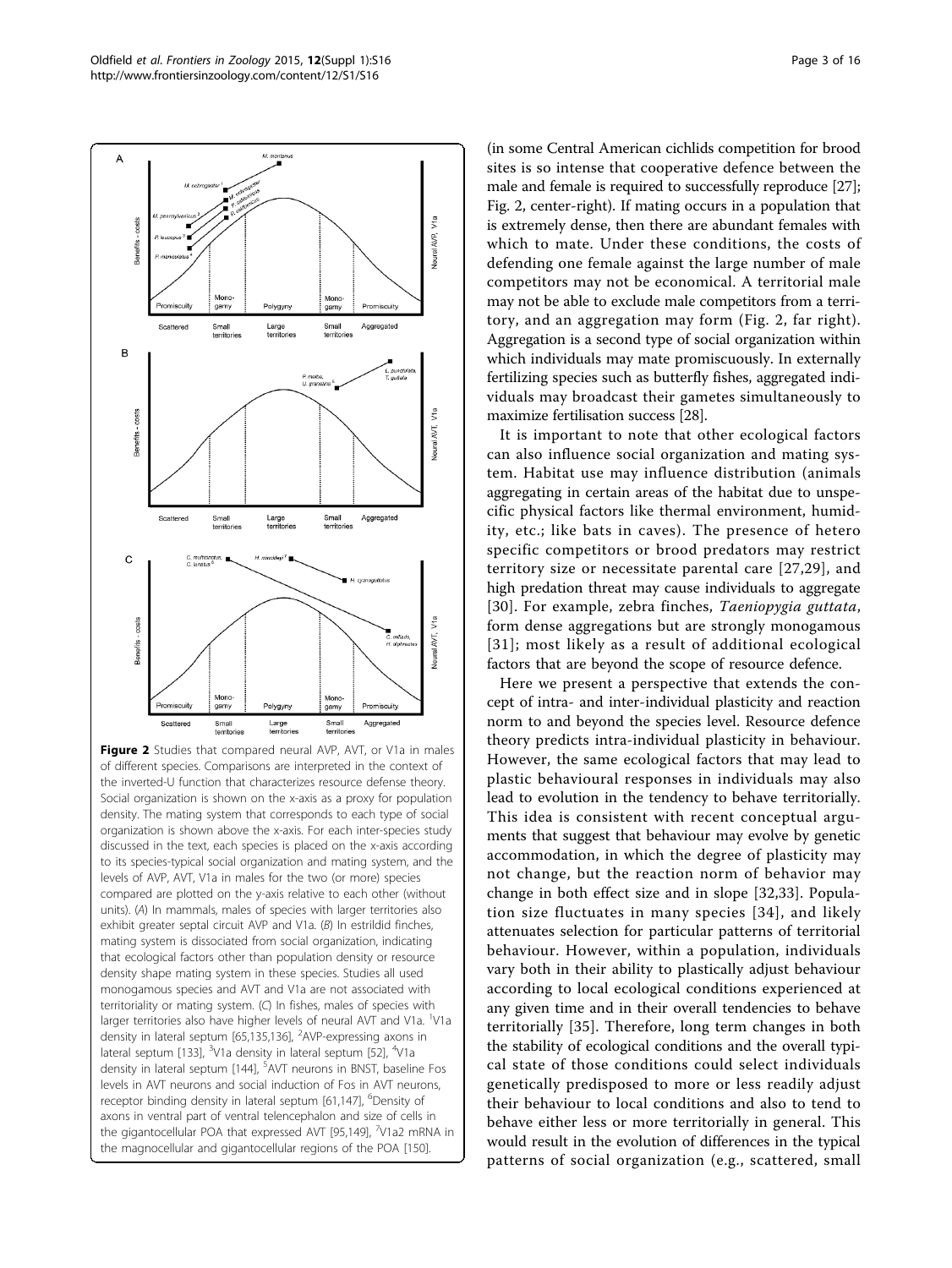territories, large territories, aggregations) exhibited by different species [[36](#page-12-0)]. Indeed, interspecies differences in territoriality are well documented [[23](#page-12-0)]. Furthermore, studies that have found that differences between species in territorial behaviour and mating system may remain after ecological manipulation [[37\]](#page-12-0) indicate that in at least some species these differences are genetically selected and not simply plastic responses to local ecological conditions (see also [\[38](#page-12-0)]).

# AVP, AVT, V1A and behaviour

A substantial amount of research has sought to understand how certain neurochemicals (neurotransmitters or neuromodulators) influence behaviour. One family of neurochemicals, nonapeptides are nine-amino acid molecules that carry out numerous physiological functions, including the regulation of behaviour ([\[39,40\]](#page-12-0); Table 1). Oxytocin and its anamniote and avian/reptilian homologs (isotocin and mesotocin, respectively; [[3,41](#page-12-0)] have numerous physiological roles, particularly in reproduction in females (e.g., inducing parturition and lactation in mammals), and have been shown to modulate social affiliation behaviour [\[42\]](#page-12-0). Another nonapeptide, arginine vasopressin (AVP), and its non-mammalian homolog arginine vasotocin (AVT), have many physiological functions and also influence social behaviour, primarily in males [\[3,41](#page-12-0)]. Associations of AVP (or AVT) and its V1a receptor subtype with a variety of social behaviour patterns including courtship, gregariousness, reproduction, aggression, and territoriality, have been established in diverse vertebrate classes [\[43,44](#page-12-0)].

One of the best studied functions of AVP and V1a has involved a particular circuit in the brain that originates in the bed nucleus of the stria terminalis (BNST) and the medial amygdala and projects to the lateral septum (Table [2](#page-4-0); [[45-47](#page-12-0)]). AVP is produced in the cell bodies of neurons in the BNST and the medial amygdala. The axons of these neurons extend to the lateral septum where V1a receptors are found on their postsynaptic targets (Fig. [3A\)](#page-4-0). In males of the monogamous prairie vole, Microtus ochrogaster, experiments using pharmacological methods and transgenic animals have demonstrated a causal relationship between AVP and V1a in these brain regions and behaviour patterns generally considered characteristic of monogamy, such as mate affiliation, nest defence, and paternal care for offspring [[48-](#page-12-0)[51](#page-13-0)]. The lateral septum also receives AVP from adjacent regions in a paracrine fashion. However, the simultaneous elevation of AVP in the BNST and V1a in the lateral septum when comparing sexes or species with different mating systems [[52,53\]](#page-13-0) suggest that this circuit plays an important role in all of these different behaviour patterns. An important question is how AVP and V1a expression can be associated with both affiliative behaviour and with aggressive defence of a territory, which appear to be very different forms of behaviour [[54](#page-13-0)].

One possible explanation for the septal AVP-V1a circuit's stimulatory effect on both affiliation and aggression could be that it more generally enhances social cognition and in doing so stimulates the formation all types of social relationships [\[55\]](#page-13-0). Here we define social cognition specifically as the acquisition and retention of social information [[56\]](#page-13-0). Territoriality would seem to require establishing relationships with other individuals (albeit a confrontational context) and the recognition of individuals upon a subsequent encounter. Social cognition may thus be necessary to form and maintain relationships with both mates and offspring and with competitors (such as familiar neighbours or "dear enemies") when maintaining a territory, compared with simply roaming over a broad home range [[44,](#page-12-0)[57-59\]](#page-13-0). Additionally, holders of large territories are probably continually establishing new relationships as neighbouring individuals change, compared to holders of small territories who have fewer neighbours, or compared to roamers who may encounter many individuals but never form a relationship. Therefore, up-regulation of a neural circuit that stimulates social cognition, specifically the establishment and maintenance of social relationships in specific surroundings, could facilitate both affiliative and aggressive behaviour, depending on social context.

Table 1. Nonapeptides and receptors that play a role in reproductive behaviour

| Molecule or structure         | <b>Description</b>                                                                                                                 |
|-------------------------------|------------------------------------------------------------------------------------------------------------------------------------|
| Oxytocin                      | A nonapeptide associated with reproduction and social bonding. Thought to be most important in females.                            |
| Mesotocin                     | The bird/reptile homolog of oxytocin.                                                                                              |
| Isotocin                      | The anamniote homolog of oxytocin.                                                                                                 |
| Arginine Vasopressin<br>(AVP) | A nonapeptide associated with aggression, space use, and reproduction. Thought to be most important in males.                      |
| Arginine Vasotocin (AVT)      | The non-mammalian homolog of AVP.                                                                                                  |
| V <sub>1</sub> a              | A cell membrane receptor for AVT and AVP that is commonly associated with social behaviour.                                        |
| AVP circuit                   | A collection of neurons that project axons and deliver AVP or AVT to another set of neurons in a different region in the<br>brain. |

Note: Each nonapeptide is pleiotropic and has various physiological functions in other organ systems.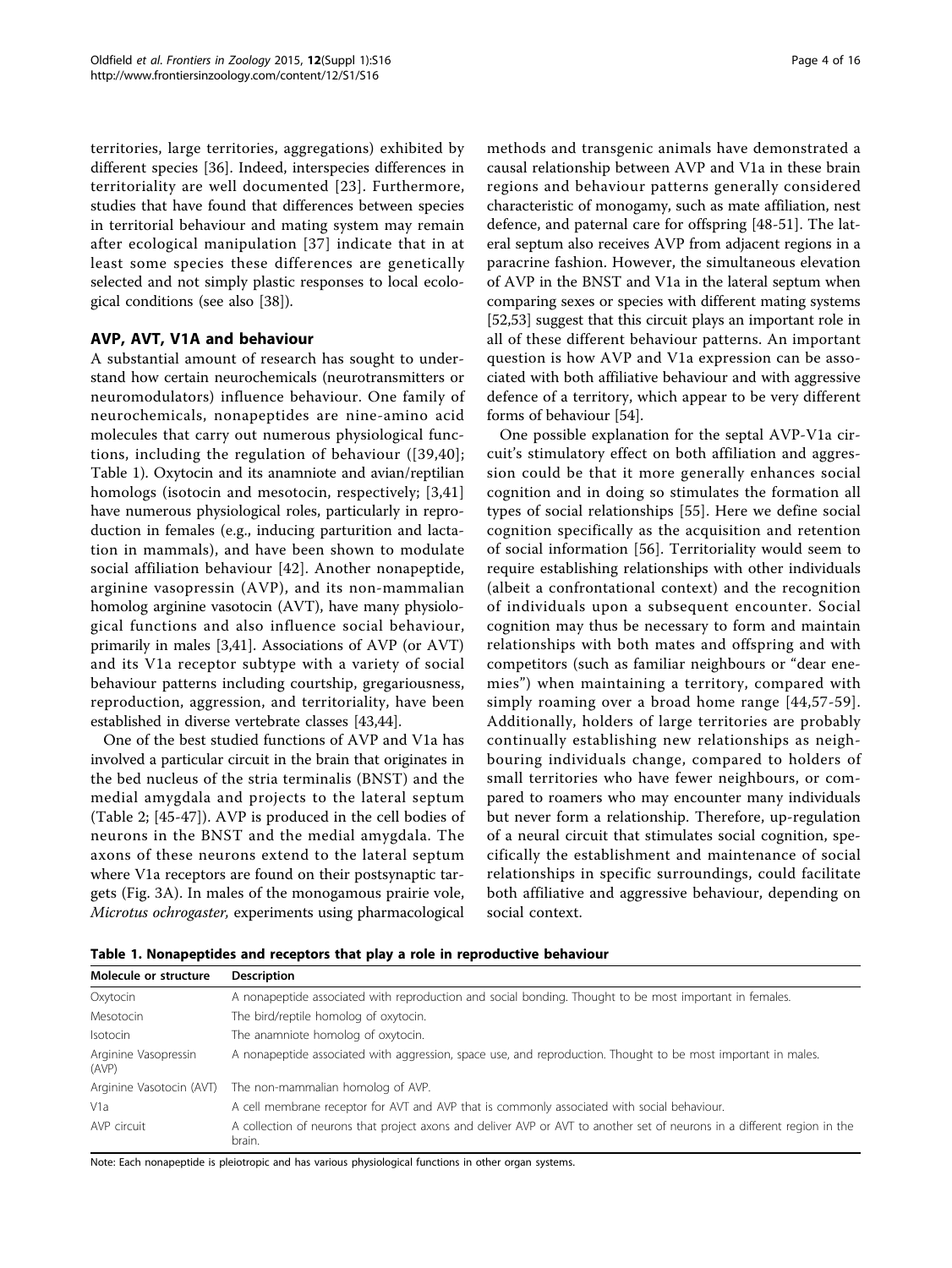| <b>Brain region</b>                                                    | <b>Description</b>                                                                                                                                                                                                           |
|------------------------------------------------------------------------|------------------------------------------------------------------------------------------------------------------------------------------------------------------------------------------------------------------------------|
| Bed Nucleus of the Stria Terminalis (BNST)                             | Contains cell bodies of AVP- or AVT-producing neurons in tetrapods.                                                                                                                                                          |
| Medial amygdala                                                        | Contains cell bodies of AVP- or AVT-producing neurons in tetrapods.                                                                                                                                                          |
| Supracommissural nucleus of the ventral telencephalon (Vs)             | Putative teleost homolog of the medial amygdala and BNST, but possesses no AVT-<br>producing cell bodies.                                                                                                                    |
| Preoptic Area (POA)                                                    | A neuroendocrine integration centre located at the interface of the hypothalamus<br>and telencephalon. Contains groups of AVP- or AVT-producing neuron cell bodies<br>that project axons throughout the brain.               |
| Paraventricular nucleus (parvocellular subdivision in teleosts)        | Associated with stress and subordinate behaviour. In teleosts, part of the POA.                                                                                                                                              |
| Supraoptic nucleus (magno-/gigantocellular subdivision in<br>teleosts) | Associated with aggression and reproductive behaviour. In teleosts, part of the POA.                                                                                                                                         |
| Lateral septum (LS)                                                    | In tetrapods, a collection of neurons in the medial forebrain lying generally anterior<br>to the anterior commissure. Receives axons of AVP- or AVT-producing neurons.<br>Associated with several types of social behaviour. |
| Ventral nucleus of the ventral telencephalon (Vv)                      | Putative teleost homolog of the lateral septum.                                                                                                                                                                              |
| Ventral pallidum (VP)                                                  | A brain region immediately ventral to the lateral septum in tetrapods. Receives axons<br>of AVP- or AVT-producing neurons. Implicated in social pair-bonding in rodents.                                                     |

<span id="page-4-0"></span>Table 2. Mammalian brain regions associated with mating system and their putative homologs in teleost fishes (see [\[80](#page-13-0)] for a detailed discussion)



Figure 3 Lateral view of the brain of a typical (A) tetrapod (the mammalian prairie vole, Microtus ochrogaster) and (B) teleost fish (the cichlid Astatotilapia burtoni). Surface features are shown for orientation as lower case letters. Deeper structures of the AVP (tetrapod) or AVT (teleost) circuit associated with territorial behaviour are shown as upper case letters. The black dots represent AVP- (or AVT-) producing neuron cell bodies with axons projecting to the lateral septum. The anatomy of the septal AVT circuit in birds and reptiles is similar to that of the septal AVP circuit in mammals. Teleosts do not possess an anatomical lateral septum, but the ventral region of the ventral telencephalon is thought to be its homologous equivalent. BNST: basal nucleus of the stria terminalis; cer: cerebellum; cor: cerebral cortex; hyp: hypothalamus; LS: lateral septum; MEA: medial amygdala; mid: midbrain; ob: olfactory bulb; ot: optic tectum; POA: preoptic area; sc: spinal cord; tel: telencephalon; VP: ventral pallidum.

In the sections below, we review studies that have measured aspects of neural AVP, AVT, and/or V1a. The studies are of two general designs: they either measure and compare neural AVP, AVT, and/or V1a between different behavioural phenotypes or they manipulate neural AVP, AVT, and/or V1a and measure the resulting behaviour. Studies that measured neural AVP, AVT, and/or V1a have done so using a variety of different methods. Many studies used immunohistochemistry (e.g., [[60\]](#page-13-0)), a laboratory technique used to anatomically visualize the location of a specific protein by using a specific antibody that binds to it. The antibody is visible with a fluorescence microscope when it is bound to a special light-emitting molecule. These studies typically then compare the sizes or numbers of AVP or AVTimmune-reactive (AVP-ir) cells or density of staining within the cells. Some studies measure *c-Fos* expression in a similar way in addition to the AVP- or AVT-ir (e.g., [[61](#page-13-0)]). Immediate early genes, such as  $c$ -Fos, are rapidly and transiently upregulated following an external stimulus. Therefore, increased expression of both AVP or AVT and c-Fos suggest that an AVP- or AVT-expressing neuron is increasing activity in response to a stimulus. Other studies have measured AVP or AVT mRNA. In situ hybridization binds mRNA using a radioactively labelled complementary strand of DNA or RNA (e.g., [[62](#page-13-0)]). Quantitative PCR measures AVP or AVT mRNA by binding it with a light-emitting molecule (e.g., [[63](#page-13-0)]). Finally, a few studies have measured AVT directly using high-performance liquid chromatography; a new application of this method (e.g., [\[64](#page-13-0)]). V1a receptors have been identified using autoradiography: binding to a radioactively labelled ligand (e.g., [\[65\]](#page-13-0)). Many studies that have manipulated neural AVP, AVT, and/or V1a have directly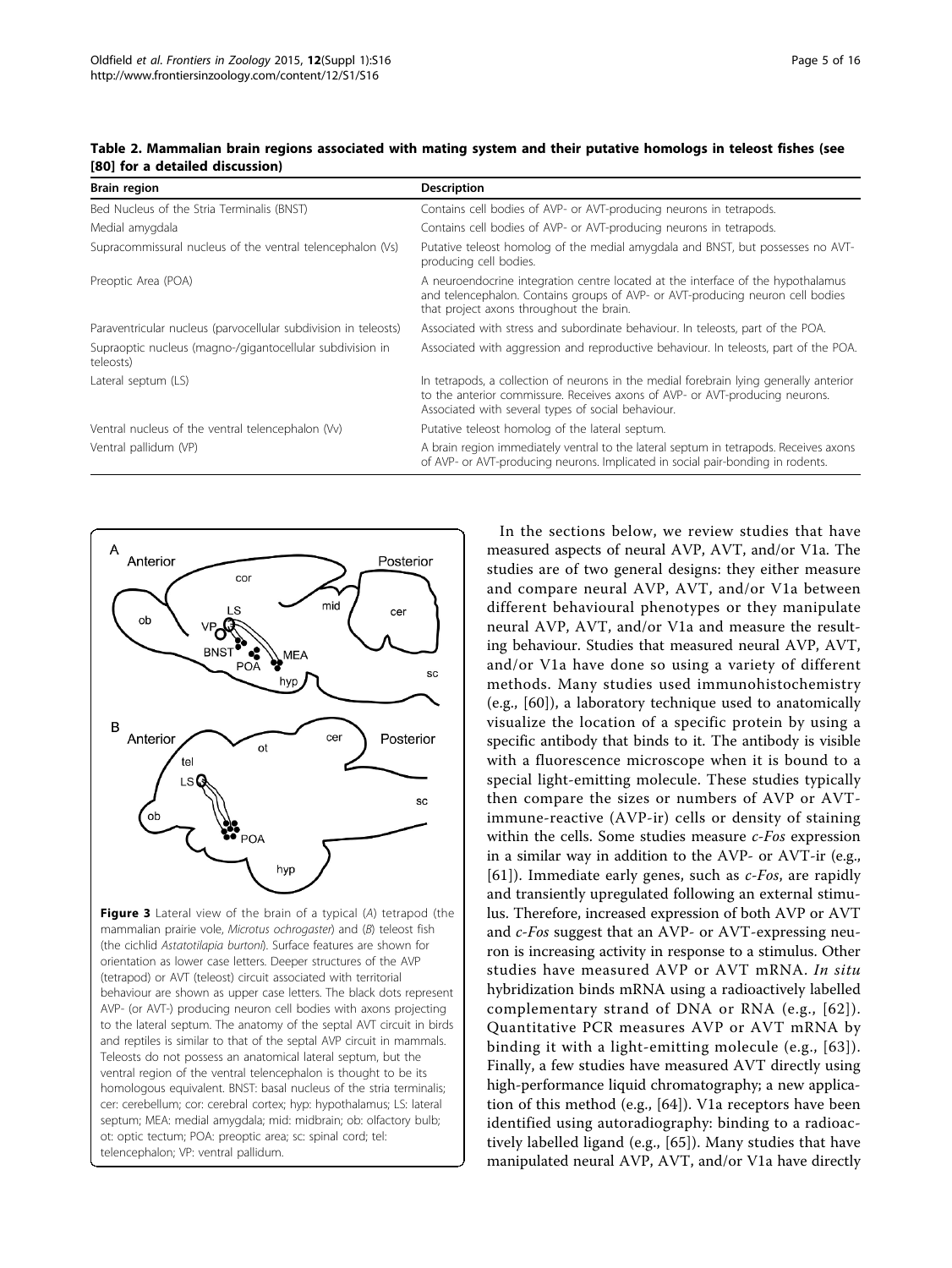applied AVP, AVT, or V1a antagonist. This has been done by either infusing AVP or V1a antagonist into one of the brain ventricles, (e.g., [[66](#page-13-0)]) or directly injecting AVP or AVT into a specific brain region or into the intraperitoneal cavity (e.g., [[67](#page-13-0)]). A few studies have "knocked down" AVT production in a particular brain region by injecting antisense oligonucleotides that bind to the target mRNA and prevent it from being translated [\[68](#page-13-0)].

# Intra-species variation in AVP, AVT, V1a and territoriality

A substantial number of studies have examined neural AVP, AVT, and V1a within and among individuals of a particular species. In this section, we review those studies to asses if neural AVP, AVT, or V1a is closely associated with either aggression or territoriality. An association with aggression would indicate a direct relationship between the molecular pathway and aggression. An association with territoriality would suggest that the pathway has a cognitive function, which would better explain the perplexing diversity of behaviours that have been associated with AVP, AVT, and V1a in previous studies. Furthermore, if neural AVP, AVT, or V1a is associated with territoriality within species, then it may also be possible for neural AVP, AVT, and V1a to also be associated with territoriality between species.

# Intra-species variation in mammals

Many studies have demonstrated a relationship between neural AVP and V1a and aggression in rodents [[44](#page-12-0)[,69](#page-13-0),[70\]](#page-13-0). Most studies that have investigated the role of AVP or V1a in aggression have relied on residentintruder tests, which alone are not sufficient to distinguish increases in pure aggressive behaviour from aggression performed specifically as a form of territory defence. However, one study specifically found that in one particular species, the aggression stimulated by neural AVP and V1a is performed not simply to injure or drive away another individual, but to establish a social relationship in the context of a particular place (territory). Bester-Meredith et al. [[66\]](#page-13-0) cleverly examined the effects of intracerebroventricularly (ICV) infused AVP and V1a antagonist on aggression in both a resident-intruder test and a neutral arena test. In the monogamous, territorial California mouse, Peromyscus californicus, the antagonist lengthened attack latencies in the resident-intruder test, but had no effect in the neutral arena test. In the promiscuous white-footed mouse, P. leucopus, which does not typically maintain exclusive territories (see Inter-Species Variation in Mammals section below) the antagonist did not alter attack latencies in either test. These results indicate that neural V1a functions specifically in territorial behaviour in California mice but is not a mechanism that strictly increases aggression in either of these species [\[66\]](#page-13-0).

Additional evidence that the function of neural AVP and V1a extends beyond simply increasing aggression and instead functions specifically to establish social relationships in the context of territoriality can be found in Syrian hamsters, Mesocricetus auratus. Males of this species rub secretions of special glands onto objects in their territories in response to cues from other male hamsters, an activity known as flank marking. AVP injection into the medial preoptic area / anterior hypothalamus, BNST, medial amygdala, and lateral septum of males stimulates flank marking in the absence of other hamsters, and is mediated by V1a in the lateral septum [\[71-74\]](#page-13-0).

One study has examined the role of septal V1a in natural intra-species variation in space use in male prairie voles. Prairie vole males are typically considered monogamous and territorial, but they may also exhibit a wandering tactic in which they are not site attached but roam and mate opportunistically with females they encounter [[75](#page-13-0)-[78](#page-13-0)]. Within-species comparisons among individual males failed to find a significant difference in septal V1a between territorial males and wandering males [\[79\]](#page-13-0).

#### Intra-species variation in birds

The anatomy of the septal AVT circuit in birds is similar to the septal AVP circuit in mammals (see Figure [3](#page-4-0) in [[80](#page-13-0)]). In birds, some studies have supported a relationship between neural AVT and V1a and aggression and territoriality and some have not. In a well-studied polymorphism in white-throated sparrows, Zonotrichia albicollis, white-striped males defend their territories more vigorously and intrude into other territories for extra-pair copulations more often than do tan-striped males, and they have more AVT-ir (immune-reactive) expression in the medial portion of the BNST and in the ventrolateral subdivision of the caudal lateral septum [[60\]](#page-13-0). In this species, neural AVT and aggression are clearly associated with a situation in which increased social cognition would benefit a territory-holding male in identifying and remembering nearby males and females.

The relationship between neural AVT and V1a and behaviour is more complex in estrildid finches. In the highly social and monogamous zebrafinch, aggression decreases with time when individuals are group-housed, but is higher in paired compared with unpaired males. Intracerebroventricular AVT injection increases, and V1a antagonist decreases, aggression during competition to court [[81,82\]](#page-13-0). Furthermore, increases in AVT-Fos are observed in a mate competition paradigm if subjects are allowed to court, but not if they are aggressively subjugated [\[61](#page-13-0)]. Kabelik et al. [\[83\]](#page-13-0) injected a mixture of V1 antagonists into the lateral ventricle and observed a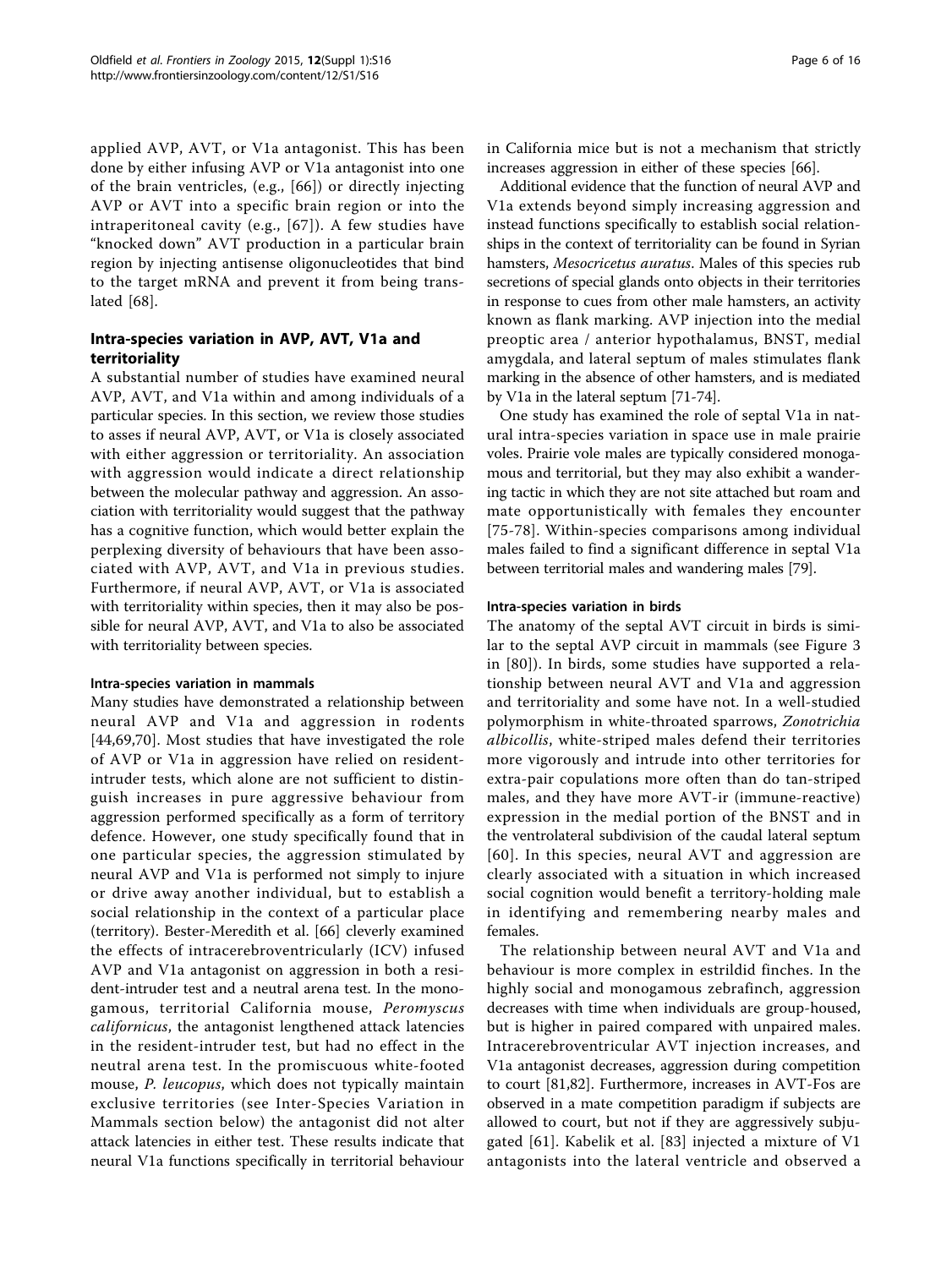decrease in aggression in unpaired males on the first day of group formation, when aggression was performed as competition over mates. However, paired males increased aggression after the same treatment. In territorial species, the field sparrow, Spizella pusilla [\[84](#page-13-0)] and the violet-eared waxbill, Uraeginthus granatina [[85](#page-13-0)] intraseptal AVT infusions inhibit resident-intruder aggression. On the other hand, bilateral knockdown of AVT production in the BNST using antisense oligonucleotides and intraseptal infusions of V1a antagonist in male zebra finches reduced gregariousness: the tendency to associate with a large group (n=10) over a small group  $(n=2)$  [[68\]](#page-13-0). The antisense oligonucleotides also decreased exploration behavior in a novel environment [[68\]](#page-13-0). In the moderately gregarious Angolan blue waxbill (Uraeginthus angolensis), bilateral antisense knockdown of AVT production in the BNST reduced social contact, but not gregariousness, especially in males [[86\]](#page-13-0). Thus, in estrildid finches, AVT and V1a of the septal circuit variously promotes aggression, social contact, or gregariousness, suggesting a general social cognition function that varies depending on social context and on species.

### Intra-species variation in reptiles and amphibians

The septal AVT circuit in reptiles and amphibians is anatomically similar to the septal AVP circuit in mammals (see Figure [3](#page-4-0) in [[80\]](#page-13-0)). Neural AVT influences reproductive and aggressive behaviour in reptiles and amphibians [[87](#page-13-0),[88](#page-13-0)], and many species in these taxa exhibit territorial behaviour and diverse mating systems [[89](#page-13-0)-[91](#page-13-0)]. Neural AVT is well known to stimulate mate calling in frogs, but two studies specifically observed results pertinent to the role of AVT in territorial behaviour. In staged encounters involving the gray tree frog, Hyla versicolor, intraperitoneal (IP) AVT injection increased an intruder male's ability to acquire calling sites from resident males without physical aggression [[67\]](#page-13-0). Similarly, after IP injection of AVT in the common coquí, Eleutherodactylus coqui, satellite males left the territories of other males and formed their own new territory and began calling [[92\]](#page-13-0). In contrast to this pattern of association between AVT and territoriality, Marler et al. [[93](#page-13-0)] found that satellite males possessed significantly more AVT-ir, in terms of both density of staining within cells and in cell size, in the nucleus accumbens of the brain than did calling males. These studies suggest a role for neural AVT in territoriality in amphibians, but the specific brain regions involved remain unclear.

#### Intra-species variation in teleost fishes

In teleost fishes, neural AVT and V1a expression have often been associated with aggression and territoriality, although several studies have found an inverse relationship (reviewed by [[94](#page-13-0)]). Some studies in teleosts have observed an association between territorial behaviour and measures of AVT and V1a in distinct forebrain regions that have putative mammalian homologs (Fig. [3B](#page-4-0); Table [2](#page-4-0); [[6\]](#page-12-0)). In teleosts, AVT-expressing neuron cell bodies are located only in the parvocellular, magnocellular, and gigantocellular portions of the preoptic area (POA) and (to a lesser extent) the lateral tuberal nucleus of the hypothalamus [\[95-](#page-13-0)[98](#page-14-0)]. Several studies [[96,98-101\]](#page-14-0) have found that aggressive males of a particular species have larger or more numerous AVT-ir cell bodies than do non-aggressive males in the gigantocellular portion of the POA, and sometimes non-aggressive males have more in the parvocellular portion, the putative teleost-homolog of the paraventricular nucleus [[3](#page-12-0)]. In many of these studies, the males compared were specifically identified as being either associated with a specific site or not, so the aggression performed comprised territoriality [[96](#page-14-0),[98,100](#page-14-0),[101](#page-14-0)]. One study found larger parvocellular and magnocellular AVT-ir neurons in males of a less aggressive population, but the large size may have been due to due greater function in osmoregulation [\[102\]](#page-14-0). Another study found fewer AVT neurons in the magnocellular layer of the POA in territorial individuals after controlling for body size [[103\]](#page-14-0), although the pattern was observed in juveniles of a species that undergoes a natural social status-based male to female sex change (clown anemonefish, Amphiprion ocellaris), so reduced AVT might have been indicative of impending female differentiation. Other studies measured AVT mRNA or AVT directly. These have often found higher levels of AVT in the brains of territorial individuals (e.g., [\[64](#page-13-0),[96](#page-14-0),[104-106](#page-14-0)]) although at least one study found no relationship [[107](#page-14-0)].

Manipulations of neural AVT and V1a have also often produced results consistent with a role in territoriality. Intraperitoneal injection with a nonapeptide receptor antagonist delayed the initiation of both aggressive and affiliative behaviour in male convict cichlids, Amatitlania nigrofasciata, when introduced to a potential mate and competitors [\[108\]](#page-14-0). In territorial male Beaugregory damselfish, Stegastes leucostictus, IP-AVT injection resulted in an increase in aggressive behaviour toward intruders in a dose-dependent manner, and injection with a V1a receptor antagonist reduced aggressive behaviour [[109\]](#page-14-0). In other species, neural AVT enhancement inhibited aggression and dominance. Juvenile rainbow trout, Oncorhynchus mykiss, receiving AVT injected into the 3rd ventricle became subordinate, and those that received V1a antagonist tended to become dominant [[110](#page-14-0)]. In the weakly electric brown ghost knife fish, Apteronotus leptorhynchus, IP-AVT injections increased courtship chirps but inhibited agonistic chirps in males [[111\]](#page-14-0). Intraperitoneal injection of AVT has also been found to reduce rates of aggression in Amargosa River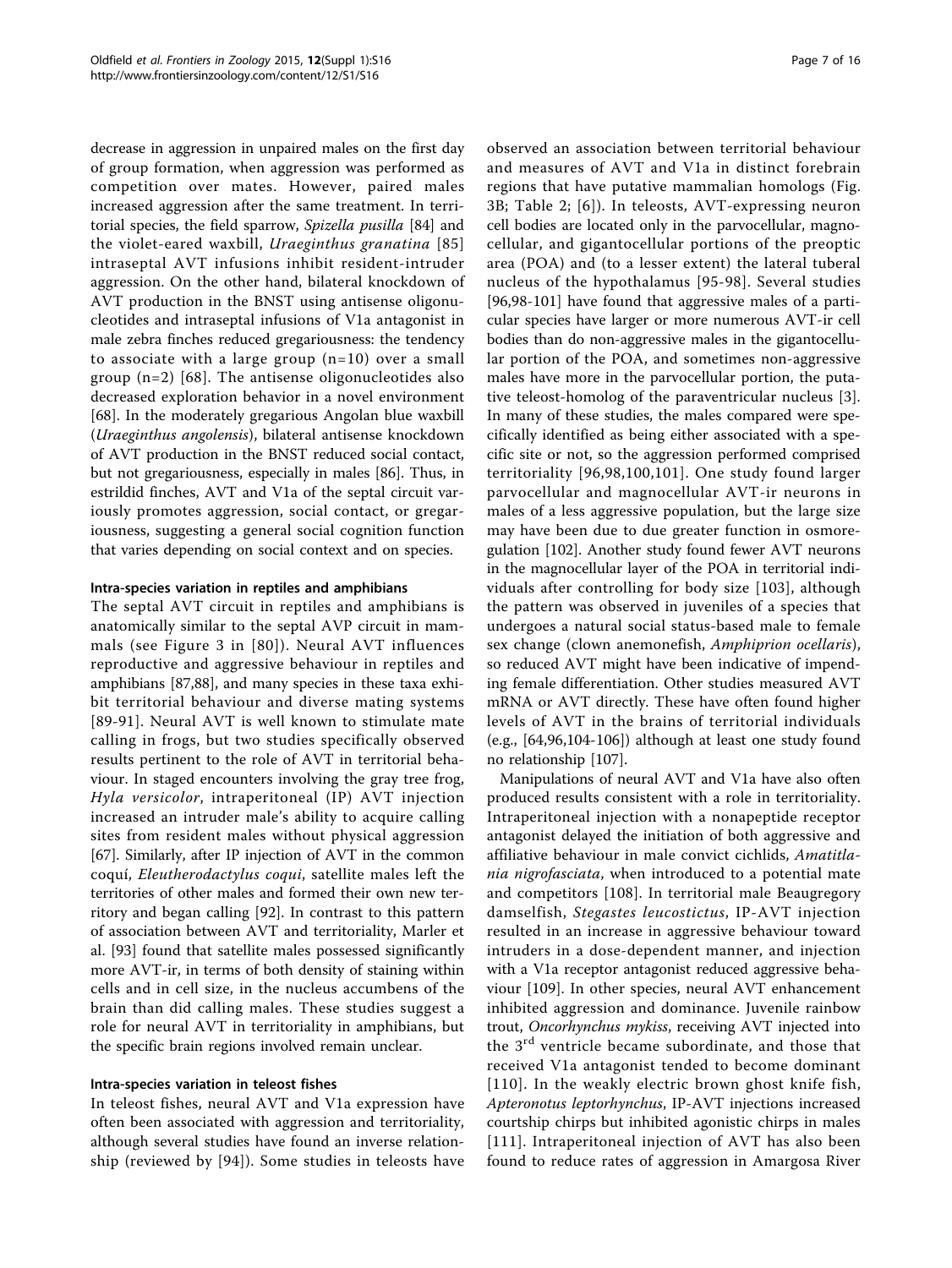pupfish, Cyprinodon nevadensis amargosae [\[112\]](#page-14-0). In one study, such a negative relationship was observed in the zebrafish, Danio rerio [\[106\]](#page-14-0), and was in contrast to the positive association between magnocellular AVT neuron size and aggression previously observed in the same species [\[99](#page-14-0)].

Studies of fish species with alternative male mating tactics have provided opportunities to examine intraspecies variation in the role of neural AVT and V1a in territoriality, and have produced contrasting results. In male bluehead wrasses, Thalassoma bifasciatum, territorial males did not have more numerous AVT-ir neurons, but AVT mRNA within magnocellular neurons in territorial males tended to be greater than in the smaller, reproductive but non-territorial male phenotype [[113\]](#page-14-0). Furthermore, qPCR revealed in both whole-brain and hypothalamus samples that V1a2 (one of the two V1a paralogs present in teleosts [[114\]](#page-14-0)) was also higher in territorial males [\[63](#page-13-0)]. After IP injection with AVT or a V1a receptor antagonist in males, AVT generally increased territorial behaviour and V1a antagonist decreased territorial behaviour, which was not limited to aggression, but also involved remaining at one site instead of roaming, refraining from feeding, and increasing inspections of conspecifics [[115\]](#page-14-0). Furthermore, AVT was necessary to assume territorial status in both nonterritorial males and sex-changing females [[116\]](#page-14-0). In contrast, in the plainfin midshipman, Porichthys notatus, dominant, territorial males have AVT-ir neurons in the entire POA that are larger than in smaller, non-territorial sneaking males, which has been interpreted to be an insignificant effect of larger body size. However, non-territorial males have more AVT-ir neurons per body mass [\[117](#page-14-0)]. Similarly, if corrected for body mass, the smaller non-nesting males of the Azorean rock-pool blenny, Parablennius parvicornis, have significantly more AVT-ir cells in the entire POA than do the large nesting males [[118\]](#page-14-0). One study was able to distinguish whether neural AVT was more strongly associated with territoriality or courtship toward females [\[62\]](#page-13-0). In the peacock blenny, Salaria pavo, territorial males do not perform courtship behaviour [\[119\]](#page-14-0). In the entire POA, immunocytochemistry found that there were no differences in body size-corrected AVT-ir cell size or numbers between territorial morphs and sneaking morphs. However, AVT mRNA expression on a per-cell basis using in situ hybridization was higher in sneaker males than in nest-holders, indicating that AVT in this species is associated with courtship behaviour more than it is with territoriality. This is consistent with another study in which IP injections of AVT induced the expression of courtship behaviour in sneakers but not in territorial males [[120](#page-14-0)]. Therefore, in some species, neural AVT and V1a are associated with territoriality, but in others they are more strongly associated with courtship.

#### Intra-species variation in invertebrates

Little is known about the mechanisms that might underlie aggression and territoriality in invertebrates. In arthropods in particular, many species are territorial [[121,122\]](#page-14-0), and aggressive defence of resources is at least partially mediated by a known molecular mechanism (juvenile hormone) in some species [\[123](#page-14-0)]. Distinct nonapeptides are found in different invertebrate taxa [[41](#page-12-0)],

Table 3. A general classification of mating system variation with an emphasis on territory defence if it sometimes occurs in a particular mating system [\[2](#page-12-0)]

| Mating system | <b>Description</b>                                                                                                                                                                                                                                                                                                                                                                                                                                                                                                                                                                                                                                                                                        |  |
|---------------|-----------------------------------------------------------------------------------------------------------------------------------------------------------------------------------------------------------------------------------------------------------------------------------------------------------------------------------------------------------------------------------------------------------------------------------------------------------------------------------------------------------------------------------------------------------------------------------------------------------------------------------------------------------------------------------------------------------|--|
| Promiscuity   | Individuals mate with multiple members of the opposite sex, sometimes indiscriminately. Typically there is no pair bonding.<br>Individual home ranges overlap with those of same sex and those of the opposite sex [171,172].                                                                                                                                                                                                                                                                                                                                                                                                                                                                             |  |
| Polygamy      | Ongoing mating with a group of multiple mates. Can be subdivided into polygyny and polyandry, depending on which sex is<br>polygamous (2,131,171,172).                                                                                                                                                                                                                                                                                                                                                                                                                                                                                                                                                    |  |
| Polygyny      | A type of polygamy in which one male mates with multiple females. In territorial polygynous systems, each male holds a<br>territory from which other breeding males are typically excluded, and which contains the territories or home ranges of females.<br>The males' territories do not overlap with the territories of other males, and the female territories only overlap with the territory<br>of a single male. Males may mate with the same females in successive mating attempts [171]. Social relationships apparently<br>exist between a territorial male and each female, but they do not spend as much time in coordinated activities as do<br>monogamous pairs. Relatively common [2,172]. |  |
| Polyandry     | A type of polygamy in which one female mates with multiple males for successive breeding attempts. Relatively rare compared<br>to polygyny [2,171].                                                                                                                                                                                                                                                                                                                                                                                                                                                                                                                                                       |  |
| Polygynandry  | Members of each sex mate with multiple partners. Not tied to resource defence. Often used instead of "Promiscuity" to<br>distinguish species that do not mate indiscriminately, but may or may not involve ongoing relationships (see "Lek," below).                                                                                                                                                                                                                                                                                                                                                                                                                                                      |  |
| Lek           | A type of polygyny or polygynandry[173] in which males form aggregations of small display territories and compete for<br>dominant status during breeding season and females choose among them. Males do not contribute resources or parental care;<br>females visit briefly only to have their eggs fertilized. There are no social bonds [171,174].                                                                                                                                                                                                                                                                                                                                                      |  |
| Monogamy      | A female and a male form a social bond, often mutually defend a territory, and often cooperate to care for their offspring.<br>Environmental constraints prevent either sex from monopolizing more than one member of the opposite sex. Adults remain in<br>close proximity to each other. May be serial, with partners changing with each breeding attempt, or long-term [171,172].                                                                                                                                                                                                                                                                                                                      |  |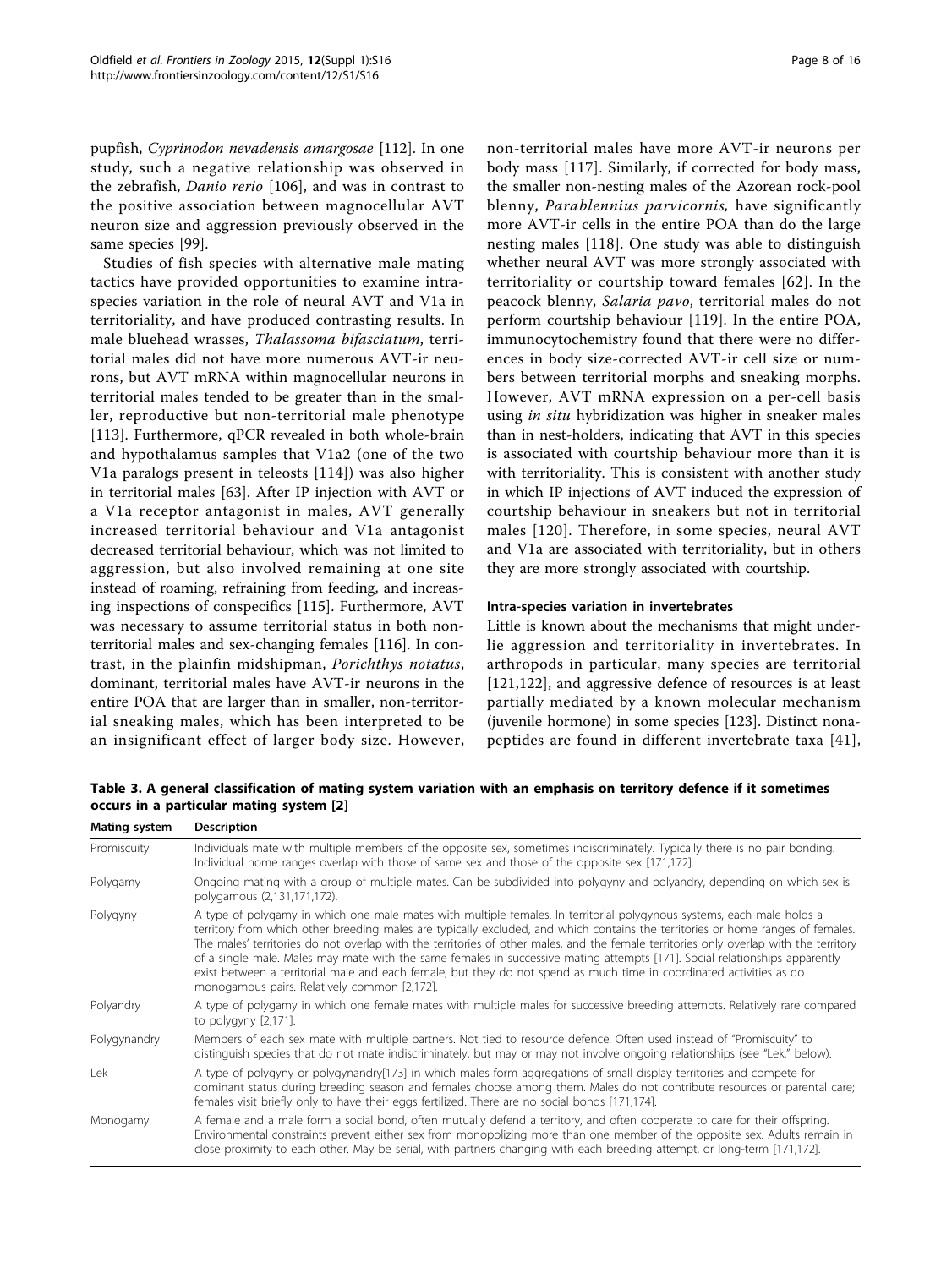including some arthropods such as ants [[124](#page-14-0),[125\]](#page-14-0), although no such molecules have been found in eusocial honeybees [[126](#page-14-0)]. Oxytocin/vasopressin homologs induce reproductive movements in leeches, worms, and snails [[127,128\]](#page-14-0) and affect learning and memory in cuttlefish [[129](#page-14-0)], but there is at this time no evidence that nonapeptides play a role in territoriality in invertebrates. Research into the neuromolecular mechanisms regulating territoriality in invertebrates is a promising avenue for understanding the evolution of social behaviour.

# Interspecies variation in AVP, AVT, V1a and territoriality

Below we review studies that have compared aspects of neural AVP, AVT, or V1a in two or more species that differ in aggression, territoriality, and mating systems and interpret them in the context of resource defence theory. On an inverted-U resource defence function we plot relative expression of neural AVP, AVT, and V1a, using social organization (e.g, scattered, large territories, aggregations) as a proxy for resource density and competitor density, then we evaluate congruency between patterns of neural expression and the species-typical level of territorial behavior (no territories, small territories, large territories) (Fig. [2](#page-2-0)). Just as our analysis assumes that species-typical patterns of social organization are selected in response to species-typical ecological conditions and population densities, it also assumes that neural AVP, AVT, and V1a are consistent enough within species to persist under the artificial social conditions elicited by a laboratory environment. Indeed, the statistically significant differences between species reported in numerous published studies (see below) suggest that neural expression within a species is consistent enough to persist under artificial socio-ecological conditions (sensu [[61](#page-13-0)]). Many of the studies discussed below are two-species comparisons, which are limited in their ability to allow conclusions about the evolution of traits [[130\]](#page-14-0). However, multiple observations of a particular pattern more strongly indicate that the pattern is a result of evolutionary change and not merely a random difference between species [\[130](#page-14-0)].

# Inter-species variation in mammals

In studies that compared males of two mammal species, expression patterns in the septal vasopressinergic circuit mirrors territory size. Prairie voles are typically socially monogamous (but see discussion above in the section Intra-Species Variation in Mammals), and male-female pairs usually share a common nest and home range, from which males exclude other males, i.e., a territory [[131\]](#page-14-0). Meadow voles, M. pennsylvanicus, in contrast, are promiscuous and the males are not territorial. Females have small home ranges and distinct territories, but males' home ranges are large and overlap considerably, and males frequently enter the territories of estrous females [[132](#page-14-0)]. The number of male home ranges that overlap with female home ranges is similar to the number of female home ranges that overlap with male home ranges. Wang [[133](#page-14-0)] found that male prairie voles had a higher density of AVP-expressing axons in the lateral septum than did male meadow voles (Fig. [2A](#page-2-0)). Interestingly, male montane voles, *M. montanus*, which are polygynous and maintain exclusive, long-term territories that are even larger than those of male prairie voles and which encompass several smaller female territories [[134](#page-14-0)], show even greater expression in the septal vasopressinergic circuit: Comparisons of receptor V1a densities in the lateral septum between prairie voles and montane voles have found higher levels in *M. montanus* [[65](#page-13-0),[135](#page-14-0),[136](#page-14-0)]. Therefore, expression of both AVP and V1a in the lateral septum is associated with male territory size in Microtus voles (Fig. [2A\)](#page-2-0).

The vasopressinergic circuit is also associated with territoriality in mice of the genus Peromyscus. These species show variation in territorial behaviour similar to that found in Microtus voles. Mated pairs of the monogamous California mice are strongly territorial, maintaining exclusive home ranges [\[137\]](#page-14-0). Males spend more time providing parental care and attack opponents more rapidly than do males of the promiscuous white footed mice [[52](#page-13-0)], which cease to nest with females after the litters are born and provide no paternal care [[138](#page-14-0)]. White footed mice may sometimes aggressively defend their home range as a territory, but only at high densities, and even then there is some overlap among the males' home ranges [[139,140\]](#page-14-0). In fact, females' home ranges are more strictly exclusive of same-sex individuals than are males' home ranges [[139\]](#page-14-0). Low densities are more common[[141](#page-14-0)], and although under these conditions males' home ranges are exclusive of each other, resident males frequently leave their home ranges to roam in search of females [[142\]](#page-14-0), and contact between males is frequent but usually does not involve aggression [[141](#page-14-0)]. Importantly, male California mice show a larger area of neuron cell bodies and axons stained for AVP in the BNST and more V1a receptors in the lateral septum than do male white footed mice ([\[52\]](#page-13-0); Fig. [2A](#page-2-0)). Similarly, home ranges of adult deer mice, P. maniculatus, overlap broadly with those of members of the same and opposite sexes, and both males and females are promiscuous [[143](#page-14-0)]. Insel et al. [[144](#page-14-0)] found that male California mice have more V1a receptors in the lateral septum than do male deer mice. In sum, in comparative studies of both Microtus voles and Peromyscus mice, the species that exhibits the greatest exclusive use of space also shows the highest expression in the septal vasopressinergic circuit (Fig. [2A](#page-2-0)).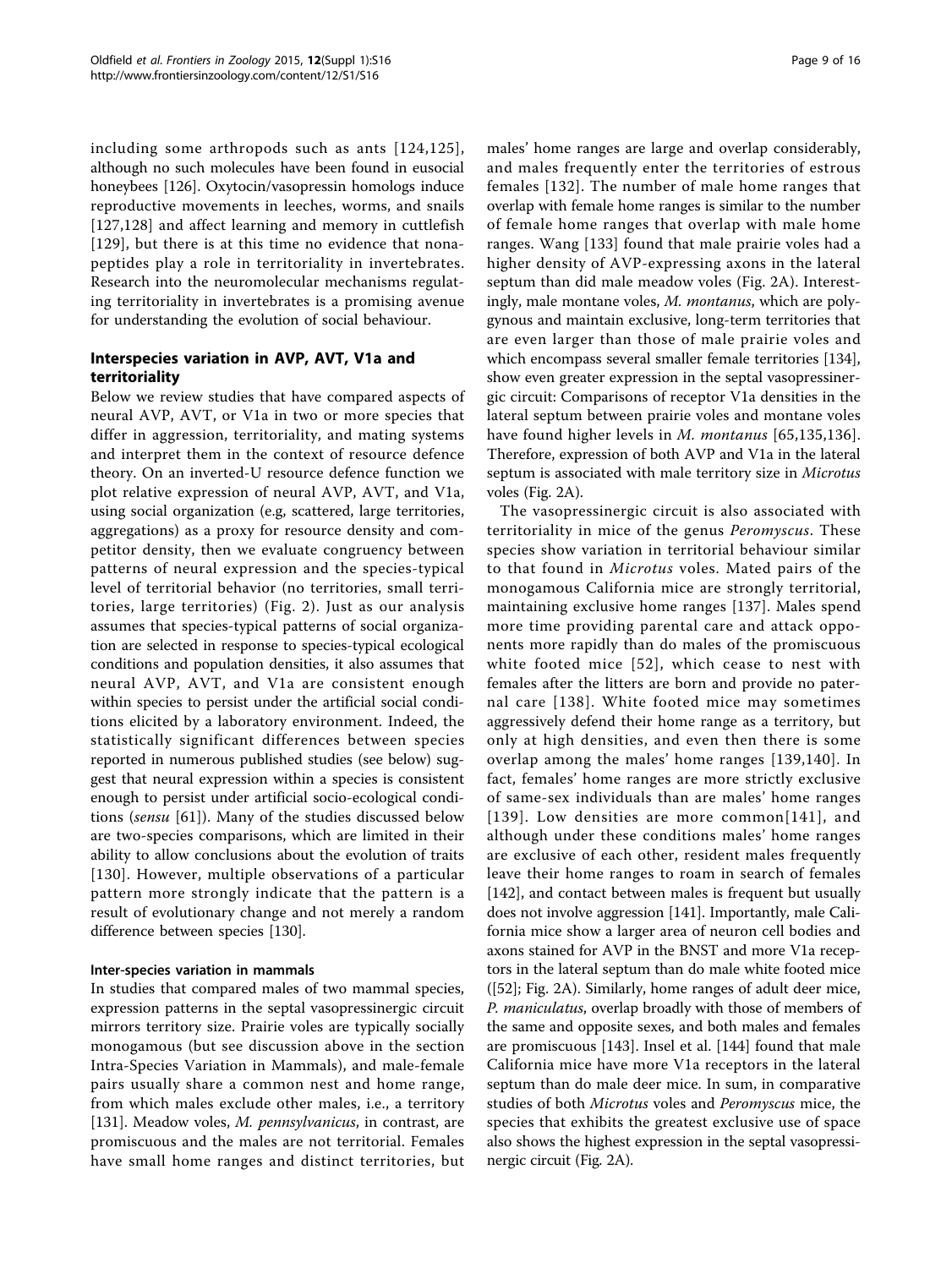Three comparative studies that did not find a positive relationship between neural AVP or V1a and territorial behaviour should be mentioned. First, Wang et al. [\[145](#page-14-0)] found that males of the monogamous pine vole, M. pinetorum, had larger areas covered by AVP-expressing axons in the lateral septum than did prairie voles, meadow voles, or montane voles. However, for unknown reasons this study also failed to observe any of the other species differences in expression that had repeatedly been reported in previous studies. Next, Insel et al. [[65](#page-13-0)] found that pine voles had less V1a in the lateral septum compared to the promiscuous meadow voles. However, that study did not analyse males and females separately, which likely obscured any relationship between V1a and territory size that might exist only in males. Finally, Turner et al. [[146\]](#page-15-0) failed to find an association between V1a density in the lateral septum and mating system in males of *Peromys*cus spp. However, their analysis likely suffered from a lack of power due to small sample sizes (only two males of each of five species).

# Inter-species variation in birds

In birds, studies have compared neural AVT and V1a in gregarious (aggregating) vs. territorial estrildid finch species. All species of this group are monogamous, so mating system is dissociated from social organisation [[3\]](#page-12-0). Although the septal vasotocinergic circuit has been associated with aggression in some contexts in some species (see Intra-Species Variation in Birds section, above), across species it is more strongly associated with grouping behaviour [\[3](#page-12-0)]. Specifically, the gregarious zebra finch and spice finch (Lonchura punctulata) show more AVTexpressing neurons in the BNST, and higher baseline Fos levels and greater social induction of Fos in those AVT neurons than do the territorial species, the Melba finch (Pytilia melba) and the violet-eared waxbill (Uraeginthus granatina). The moderately gregarious species, the "Angolan" blue waxbill (*U. angolensis*), typically exhibits intermediate values [[61\]](#page-13-0). Similarly, an antagonist known to bind to mammalian V1a was found to bind in several septal areas typically in higher densities in the zebra finch and spice finch than in the Melba finch and the violeteared waxbill [[147](#page-15-0)]. This pattern seemingly contrasts with the association of septal AVP and V1a and territoriality described above for cricetid rodents (Fig. [2B](#page-2-0)). However, Goodson & Wang [[61\]](#page-13-0) introduced the idea of social valence to explain their findings: septal-circuit AVT and V1a across species is associated with positive interactions and inversely associated with negative interactions. From this perspective, a competitive social interaction and social attraction may both be positive, whereas experiencing aggressive subjugation would be a negative interaction (see also [[43,](#page-12-0)[148](#page-15-0)] for further discussion of the "social valence" concept).

#### Inter-species variation in teleost fishes

Similar to the situation described above for cricetid rodents, expression in neural AVT and V1a in the brains of males varies across fish species with characteristically different male territory sizes (in the brain region homologous to the mammalian lateral septum: the ventral nucleus of the ventral telencephalon [area Vv]; see [[80\]](#page-13-0)). The coral reef-dwelling butterflyfishes, Chaetodontidae, provide a compelling example. The multiband butterflyfish, Chaetodon multicinctus, is a monogamous species in which the male and female work together to defend feeding territories against competitors [[28](#page-12-0)]. This species does not use the territories for breeding, but the male provides territory defence and thus food to the female, and the female provides reproductive opportunity to the male [[26\]](#page-12-0). The milletseed butterflyfish, C. miliaris, in contrast, is a pelagic species that schools and breeds promiscuously in groups [\[28](#page-12-0)]. Dewan et al. [[95\]](#page-13-0) found that males of the territorial multiband butterflyfish had larger AVT-expressing neuron cell bodies (in the gigantocellular and magnocellular regions of the POA) and higher AVT-expressing axon densities (in area Vv) than did the non-territorial milletseed butterflyfish (Fig. [2C](#page-2-0)). Dewan et al. later [[149](#page-15-0)] compared males of seven butterflyfish species and confirmed quantitatively that the number and size of AVT-ir cells in the gigantocellular preoptic cell group and the density of AVT-ir varicosities in the Vv were generally greater in those species with mating systems characterised by male territories.

A recent study by Oldfield et al. [[150\]](#page-15-0) compared males of two heroine cichlid species with different mating systems: the Cuatro Ciénegas cichlid, Herichthys minckleyi, in which males are polygynous and maintain large territories, and the Rio Grande cichlid, H. cyanoguttatus, in which males form monogamous pair-bonds with females and defend small, temporary nesting territories [\[38\]](#page-12-0). These authors found that neural expression of V1a2 in males was associated with territory size. Specifically, in gross-dissected tissue containing the gigantocellular and magnocellular regions of the POA, V1a2 mRNA in territorial male Cuatro Ciénegas cichlids was higher than in territorial male Rio Grande cichlids and non-reproductive males of either species [[150\]](#page-15-0). Even though anatomical resolution was limited in this study, the pattern of higher neural V1a2 expression in males in species in which males have larger territories is similar to that observed by Dewan et al. [\[95](#page-13-0)[,149](#page-15-0)], and suggests a similar, and possibly conserved, mechanism in different teleost families (Fig. [2C\)](#page-2-0). Furthermore, this neural mechanism underlying variation in territory sizeis at least in part conserved between mammals and teleost fishes even though patterns of territoriality have clearly evolved independently [\[6,38](#page-12-0)].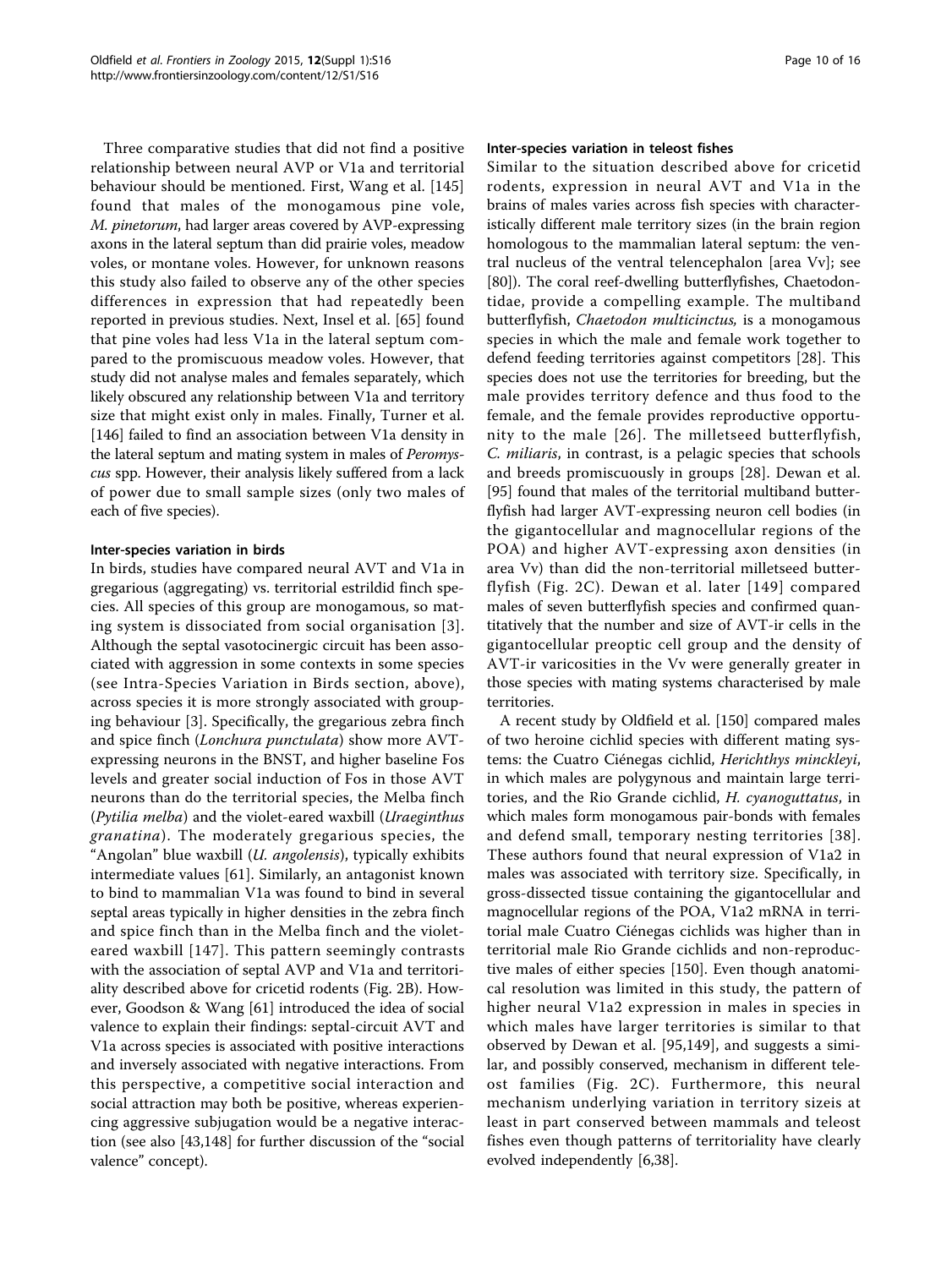### Conclusion

The results of our analysis indicate that neural vasopressinergic and vasotocinergic action facilitates territoriality, which in turn may shape mating systems. We found that, within species, neural AVP, AVT, and V1a are often associated with territorial behaviour. Similarly, among species, we found that neural AVP, AVT, and V1a are associated with territorial behaviour in a pattern consistent with resource defence theory. This suggests that ecological pressures may, through natural selection, drive up- or down-regulation of expression in a particular neural circuit that stimulates territorial behaviour, resulting in the evolution of differences in reaction norms between species. Because territorial behaviour can influence the acquisition of mates, then such a neural circuit may also influence the evolution of mating systems.

One possible reason that neural AVP, AVT, or V1a expression might be higher in territorial individuals may be because it directly stimulates outright aggressive behaviour (reviewed by [[70](#page-13-0)]). However, several studies indicate that AVP, AVT, and V1a do not necessarily stimulate aggressive behaviour but instead initiate an aggressive disposition, which might be beneficial during the establishment of a social relationship. Although male prairie voles ICV-infused with a V1a antagonist failed to develop a typical increase in aggressive behaviour after co-habitation with a female, aggression was not reduced in males that had previously-established pair-bonds with females [[48\]](#page-12-0). Decreases in aggression caused by nonapeptide antagonists in birds and fishes were also restricted to occurring during establishment of a relationship but not after a relationship had formed [[83,](#page-13-0)[108\]](#page-14-0). Furthermore, although Oldfield et al. [[150](#page-15-0)] found neural V1a2 expression to be associated with territory size in two species of cichlid fishes, raw numbers of aggressive acts compared between territorial males of each species were negatively associated with V1a2 [[38](#page-12-0)]. Therefore, although neural AVP, AVT, and V1a may stimulate aggression in mammals, birds, and fishes, it seems to do so primarily during the formation of social relationships and not necessarily in other contexts.

The role of neural AVP, AVT, and V1a in the formation of social relationships could be related to its known role in general social cognition. AVP and V1a in the lateral septum are well known to facilitate social memory [[55\]](#page-13-0). For example, in rats, V1a agonists injected into the lateral septum facilitate, but V1a antagonists and AVP anti-sense DNA inhibit, the memory of same-sex conspecifics and familiar juveniles [[151](#page-15-0)]. The association described above between AVT and V1a in the septal circuit and gregariousness in finches is consistent with this idea – the tendency of gregarious animals to approach other individuals and to choose to associate with large groups over small groups is similar to the tendency of animals with large territories (compared to animals with small territories or roaming-tactic species) to establish social relationships [[152\]](#page-15-0). Thompson & Walton [[153](#page-15-0)] found that AVT ICV-administered to highly social individual male goldfish, Carassius auratus, inhibited social approach toward same-sex conspecifics, but treatment with an AVT receptor antagonist stimulated social approach [\[153\]](#page-15-0), but this mechanism was later found to be mediated by a different circuit in the hindbrain [\[154](#page-15-0)]. Therefore, neural AVP, AVT, and V1a, at least in one circuit in the forebrain, seems to be responsible for generally positive-valence behaviour important for establishing social relationships, which may include aggression, but also territoriality (independent of aggression), and gregariousness.

Ophir [[5](#page-12-0)] proposed a two-axis interaction between social bonding and social spacing that determines overall social behaviour, such that seemingly contradictory aspects of social behaviour may in fact arise from the coordinated action of multiple vasopressinergic circuits in the brain (see also [[3](#page-12-0),[96\]](#page-14-0)). The finding that V1a receptors are widely distributed throughout the vertebrate brain [[155-158\]](#page-15-0) and that this expression pattern is highly conserved across vertebrates [[159\]](#page-15-0), is consistent with the notion that AVP (or AVT) and V1a expression in different brain regions likely mediates different behavioural processes such as social bonding and territoriality in a manner that is similar across lineages [[3,6](#page-12-0),[94,](#page-13-0)[96](#page-14-0),[148](#page-15-0),[160](#page-15-0)]. The septal vasopressinergic or vasotocinergic circuit could variably stimulate additional downstream circuits, each of which are more directly responsible for either affiliative or aggressive behaviour. Alternatively, there may be subdivisions within the septal vasopressinergic or vasotocinergic circuit that are differentially responsible for stimulating different forms of social behaviour [[161\]](#page-15-0).

We also found that, at least in mammals and fishes, differences between species' mating systems are consistent with differences in neural AVP, AVT, and V1a expression. Despite the apparent connection with monogamy in prairie voles [[48\]](#page-12-0), across different vole species the association between the septal vasopressinergic circuit and monogamy has not appeared to be very robust: the higher abundance of V1a in the lateral septum in M. montanus than in M. ochrogaster [[65,](#page-13-0)[135,136](#page-14-0)] had previously been interpreted to be inconsistent with the idea that the septal vasopressinergic circuit was associated with mating system across species [[3,5\]](#page-12-0). To reconcile these disparate results, Goodson and Bass [[162](#page-15-0)] proposed the idea that V1a expression in the lateral septum of cricetid rodents is consistent with the patterns of space use observed in different mating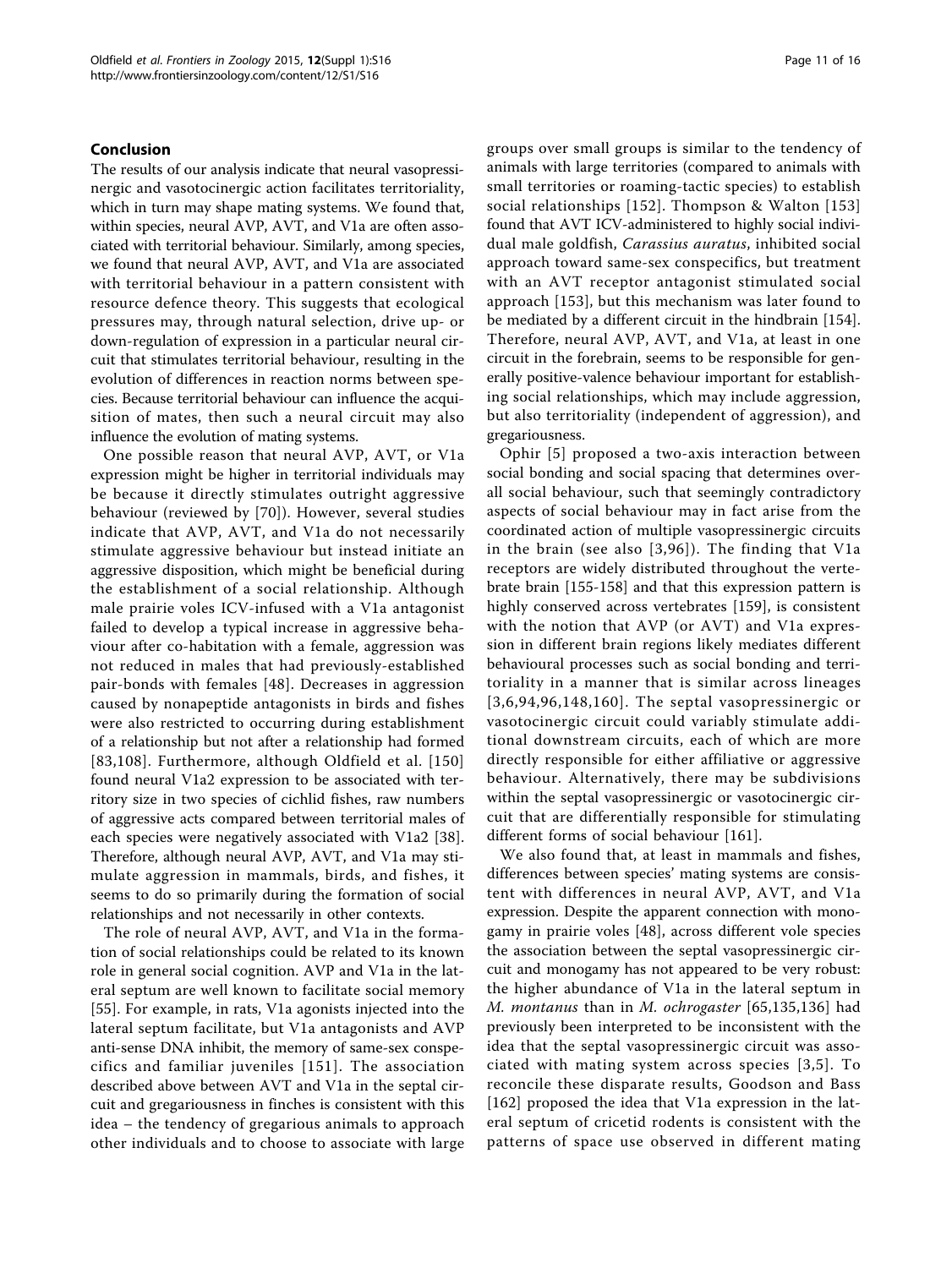systems (i.e., home range size and overlap), but not with pair bonding. The current work expands this idea by showing how stimulation of a neural vasopressinergic or vasotocinergiccircuit could enhance social cognition and the formation of social relationships, thereby facilitating territorial ownership and influencing mating systems in those species in which males may defend resources in order to mate. It is important to note, however, that these factors do not necessarily interact in this way to determine mating system in all species. In some species, other ecological factors (such as high predation threat or need for parental care) may play a key role in shaping social organization and mating system. In estrildid finches, overall social organization is dissociated from mating system. Species may exhibit territorial or aggregating social organizations, but all are monogamous. Thus it is not surprising that septal circuit AVT and V1a do not predict territoriality or mating system in these species.

Although the septal vasopressinergic or vasotocinergic circuit has clearly been found to be responsible for stimulating affiliative and gregarious behaviour, pair bonding in male Microtus spp. is likely mediated not by the lateral septum but by the ventral pallidum, a region immediately ventral to the lateral septum [[163](#page-15-0)]. Although males of the polygynous M. montanus have higher V1a densities in the lateral septum than do monogamous male M. ochrogaster, the latter have higher densities of V1a in the ventral pallidum [[164](#page-15-0)]. Blocking the binding sites of V1a in the ventral pallidum prevented mating-induced preference for a particular female partner in male M. ochrogaster [[163](#page-15-0)], and experimental induction of V1a receptor expression in the ventral pallidum of M. pennsylvanicus dramatically increased partner-preference in this normally promiscuous species [[164](#page-15-0)]. Young & Wang [[163](#page-15-0)] proposed that pair bonding in M. ochrogaster is caused by an interaction between AVP in the ventral pallidum that causes partner preference and AVP in the lateral septum that causes partner recognition (in combination with dopamine in the nucleus accumbens). A teleost fish homolog of the mammalian ventral pallidum has not yet been conclusively identified [[80\]](#page-13-0), but a recent developmental and neurochemical study suggests that it may be the caudal portion of area Vv [[165\]](#page-15-0). Additionally, recent evidence has found that monogamous male prairie voles expressed higher OT receptor density in the nucleus accumbens than did nonmonogamous males [[166\]](#page-15-0), a pattern proposed previously to be important to elicit mating-induced partner preference in females [\[163](#page-15-0)]. It will thus be fruitful to examine whether a similar pair-bonding circuit may be present in other vertebrate taxa, and whether it involves AVP, AVT, or OT or isotocin [[167](#page-15-0)].

To fully understand the mechanisms underlying different mating systems, more data are needed from females.

Female behaviour plays an important role in shaping mating systems. In many species females maintain territories that may or may not be congruent with male territories (see examples provided above for cricetid rodents), and mating systems emerge from conflict between male and female interests [\[168](#page-15-0)]. Unfortunately, we have not found published data on the relationship between nonapeptides and territorial behaviour in females. It seems likely that a neural mechanism underlying space use in females might involve OT, which has been found to vary with social structure in tuco-tucos [[169\]](#page-15-0). In fact, OT has recently been found to activate V1a receptor and weakly stimulate flank marking in male Syrian hamsters, so it may play a role in shaping mating systems in males as well [\[170](#page-15-0)].

In sum, we have identified an association between a proximate-level neuro-endocrine mechanism and an ultimate-level behaviour pattern that has a direct effect on the social organization of populations. Specifically, neural AVP, AVT, and V1a are associated with territorial behaviour in males, and the most parsimonious explanation for the role of AVP, AVT, and V1a in territorial behaviour is to stimulate social cognition, not necessarily aggression. Furthermore, we have applied the concept of intra- and inter-individual plasticity and reaction norm to evolutionary patterns at and above the species level. Because mating in some species involves territorial behaviour, neural AVP, AVT, and V1a also seem to mediate mating system in both mammals and teleost fishes, but not in the bird species studied to date. Territorial behaviour is most likely one key trait driving resource defence-based mating systems, whereas mating systems are emergent properties arising from the presence or absence of territorial behaviour, pair bonding behaviour, parental behaviour, and perhaps other, less obvious, types of social behaviour. Each one of these types of behaviour is most likely stimulated by one particular (nonapeptide) neural circuit. We expect that interdisciplinary integration of ultimate- and proximatelevel perspectives will continue to improve our understanding of social behaviour in the future [\[7\]](#page-12-0). Additional comparative studies that include a detailed understanding of social organisation, isolate a single aspect of behaviour, such as pair bonding, and employ a fine resolution of brain anatomy have a promising outlook for identifying discrete nonapeptide circuits and characterising their particular contributions to larger, emergent forms of social behaviour.

#### Competing interests

We acknowledge financial support for this publication by the German Research Foundation (FOR 1232) and the Open Access Publication Fund of Bielefeld and Muenster University.

The authors declare no competing interests.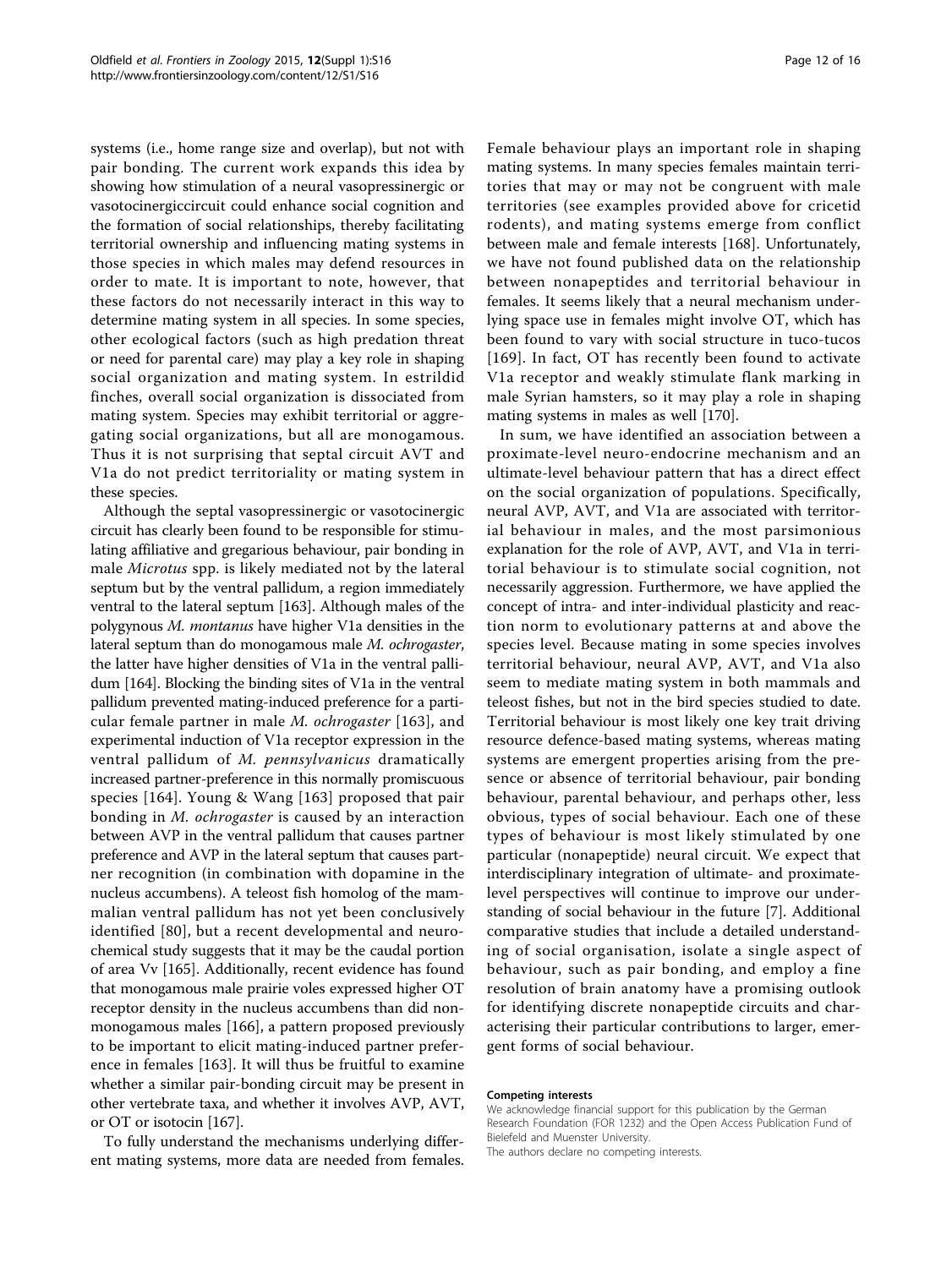#### <span id="page-12-0"></span>Authors' contributions

RGO, RMH, and HAH wrote and approved the manuscript.

#### Acknowledgements

We thank Mike Benard, Jean Burns, David Zheng, Adam Dewan, and several anonymous reviewers for commenting on earlier versions of this manuscript and members of the Hofmann laboratory, as well as Alex Ophir and Steven Phelps, for discussions. James Grant kindly provided advice on our integration of mating systems into the inverted-U framework. This work was supported by an Engineering Plus NSF-ADVANCE Opportunity grant to R.G. O., and NSF Grants IOS-0843712 and IOS-1354942, an Alfred P. Sloan Foundation Fellowship, the Dwight W. and Blanche Faye Reeder Centennial Fellowship in Systematic and Evolutionary Biology, and an Institute for Cellular and Molecular Biology Fellowship to H.A.H.

#### Authors' details <sup>1</sup>

<sup>1</sup>Texas Research Institute for Environmental Studies, Sam Houston State University, Huntsville, TX 77341 USA; Department of Biology, Case Western Reserve University, Cleveland, OH 44106 USA. <sup>2</sup>Department of Integrative Biology, The University of Texas at Austin, Austin, TX 78712 USA. <sup>3</sup>Institute for Cellular and Molecular Biology, The University of Texas at Austin, Austin, TX 78712 USA. <sup>4</sup>Institute for Neuroscience, The University of Texas at Austin, Austin, TX 78712 USA.

#### Published: 24 August 2015

#### References

- Tinbergen N: On aims and methods of ethology. Z Tierpsychol 1963, 20:410-433.
- 2. Emlen ST, Oring LW: [Ecology, sexual selection, and the evolution of](http://www.ncbi.nlm.nih.gov/pubmed/327542?dopt=Abstract) [mating systems.](http://www.ncbi.nlm.nih.gov/pubmed/327542?dopt=Abstract) Science 1977, 197:215-223.
- 3. Goodson JL: [Nonapeptides and the evolutionary patterning of sociality.](http://www.ncbi.nlm.nih.gov/pubmed/18655867?dopt=Abstract) Prog Brain Res. 2008, 170:3-15.
- 4. Hofmann HA: [The neuroendocrine action potential.](http://www.ncbi.nlm.nih.gov/pubmed/20600047?dopt=Abstract) Horm Behav. 2010, 58:555-562.
- 5. Ophir AG: [Towards meeting Tinbergen](http://www.ncbi.nlm.nih.gov/pubmed/21497602?dopt=Abstract)'s challenge. Horm Behav. 2011, 60:22-27.
- 6. O' Connell LA, Hofmann HA: [Genes, hormones, and circuits: an](http://www.ncbi.nlm.nih.gov/pubmed/21163292?dopt=Abstract) [integrative approach to the study the evolution of social behavior.](http://www.ncbi.nlm.nih.gov/pubmed/21163292?dopt=Abstract) Front Neuroendocrinol 2011, 32:320-325.
- 7. Hofmann HA, Beery AK, Blumstein DT, Couzin ID, Earley RL, Hayes LD, et al: [An evolutionary framework for studying mechanisms of social behavior.](http://www.ncbi.nlm.nih.gov/pubmed/25154769?dopt=Abstract) Trends Ecol Evol. 2014, 29:581-589.
- 8. Huntingford FA, Turner AK: Animal conflict London: Chapman and Hall; 1987.
- Grand TC, Grant JWA: Spatial predictability of food influences its monopolization and defence by juvenile convict cichlids. Anim. Behav 1994, 47:91-100.
- 10. Gray SJ, Jensen SP, Hurst JL: [Structural complexity of territories:](http://www.ncbi.nlm.nih.gov/pubmed/11124874?dopt=Abstract) [preference, use of space and defence in commensal house mice](http://www.ncbi.nlm.nih.gov/pubmed/11124874?dopt=Abstract) Mus [domesticus](http://www.ncbi.nlm.nih.gov/pubmed/11124874?dopt=Abstract). Anim Behav 2000, 60:765-772.
- 11. Warner RR, Hoffman SG: Population density and the economics of territorial defence in a coral reef fish. Ecol 1980, 61:772-780.
- 12. Grant JWA: Territoriality. In Behavioural ecology of teleost fishes. Oxford: Oxford University Press;Godin J-GJ, editor. 1997:81-103.
- 13. Brown JL: The evolution of diversity in avian territorial systems. Wilson Bull 1964, 76:160-169.
- 14. Grant JWA: Whether or not to defend? The influence of resource distribution. Mar Behav Physiol 1993, 22:137-153.
- 15. Maher CR, Lott DF: A review of ecological determinants of territoriality within vertebrate species. Amer Mid Natural 2000, 143:1-29.
- 16. Oldfield RG: Aggression and welfare in a common aquarium fish, the Midas cichlid. J Appl Anim Wel Sci 2011, 14:340-360.
- 17. Oldfield RG: Behavioral interaction, body size, and sex determination in the Midas cichlid Amphilophus citrinellus. J Fish Internat 2007, 2:242-249.
- 18. Fretwell SD, Lucas HL Jr: On territorial behaviour and other factors influencing habitat distribution in birds. I. Theoretical development. Act Biotheoretic. 1969, 19:16-36.
- 19. Ens BJ, Weissing FJ, Drent RH: The despotic distribution and deferred maturity: two sides of the same coin. Amer Natural 1995, 146:625-650.
- 20. Pitcher TJ: Functions of shoaling behaviour in teleosts. In The behaviour of teleost fishes. London: Croom Helm;Pitcher TJ 1986:294-337.
- 21. Hoare DJ, Couzin ID, Godin J-GJ, Krause J: Context-dependent group size choice in fish. Anim Behav 2004, 67:155-164.
- 22. Shuster SM, Wade MJ: Mating systems and strategies. Princeton: Princeton University Press; 2003.
- 23. Schradin C, Kinahan AA, Pillay N: [Cooperative breeding in groups of](http://www.ncbi.nlm.nih.gov/pubmed/19264699?dopt=Abstract) [synchronously mating females and evolution of large testes to avoid](http://www.ncbi.nlm.nih.gov/pubmed/19264699?dopt=Abstract) [sperm depletion in African striped mice.](http://www.ncbi.nlm.nih.gov/pubmed/19264699?dopt=Abstract) Biol Reprod. 2009, 81:111-117.
- 24. Mock DW, Fujioka M: [Monogamy and long-term pair bonding in](http://www.ncbi.nlm.nih.gov/pubmed/21232318?dopt=Abstract) [vertebrates.](http://www.ncbi.nlm.nih.gov/pubmed/21232318?dopt=Abstract) Trends Ecol Evol 1990, 5:39-43.
- 25. Barlow GW: A comparison of monogamy among freshwater and coral reef fishes. In Indo-Pacific Fish Biology: Proceedings of the Second International Conference on Indo-Pacific Fishes. Tokyo: Ichthyological Society of Japan;Uyeno T, Arai R, Taniuchi T, Matsuura K 1986:767-775.
- 26. Whiteman EA, Côté IM: [Monogamy in marine fishes.](http://www.ncbi.nlm.nih.gov/pubmed/15191228?dopt=Abstract) Biol Rev. 2004, 79:351-375, doi: 10.1017/S1464793103006304.
- 27. McKaye KR: Competition for breeding sites between the cichlid fishes of Lake Jiloa, Nicaragua. Ecol 1977, 58:291-302.
- 28. Hourigan TF: Environmental determinants of butterflyfish social systems. Envir Biol Fish 1989, 25:61-78.
- 29. Kvarnemo C, Ahnesjö I: [The dynamics of operational sex ratios and](http://www.ncbi.nlm.nih.gov/pubmed/21237898?dopt=Abstract) [competition for mates.](http://www.ncbi.nlm.nih.gov/pubmed/21237898?dopt=Abstract) Trends Ecol Evol 1996, 11:404-408.
- 30. Magurran AE: The adaptive significance of schooling as an anti-predator defence in fish. Ann Zool Fenn 1990, 27:51-66.
- 31. Zann RA: The zebra finch a synthesis of field and laboratory studies. Oxford: Oxford University Press; 1996.
- 32. Foster SA: Evolution of behavioural phenotypes: influences of ancestry and expression. Anim Behav 2013, 85:1061-1075.
- 33. Renn SC, Schumer ME: Genetic accommodation and behavioural evolution: insights from genomic studies. Anim Behav 2013, 85:1012-1022.
- 34. Krebs CJ: Population fluctuations in rodents. Chicago: University of Chicago Press; 2013.
- 35. Dingemanse NJ, Wolf M: Between-individual differences in behavioural plasticity within populations: causes and consequences. Anim Behav 2013, 85:1031-1039.
- 36. Blomberg SP, Garland T: Tempo and mode in evolution: phylogenetic inertia, adaptation and comparative methods. J Evol Biol 2002, 15:899-910.
- 37. Oldfield RG, Mandrekar K, Nieves MX, Hendrickson DA, Chakrabarty P, Swanson BO, et al: Parental care in the Cuatro Ciénegas cichlid Herichthys minckleyi (Teleostei: Cichlidae). Hydrobiol. 2015, 748:233-257.
- 38. Schradin C, Lindholm AK, Johannesen J, Schoepf I, Yuen C-H, König B, et al: Social flexibility and social evolution in mammals: a case study of the African striped mouse (Rhabdomys pumilio). Molec Ecol 2012, 21:541-553.
- 39. Young LJ, Flanagan-Cato LM: Oxytocin, vasopressin and social behavior. HormBehav 2012, 63:227-462.
- 40. Choleris E, Pfaff DW, Kavaliers M: Oxytocin, vasopressin, and related peptides in the regulation of behavior Cambridge: Cambridge University Press; 2013.
- 41. Donaldson ZR, Young LJ: Oxytocin, vasopressin, and the neurogenetics of sociality. Sci 2008, 322:900-4.
- 42. Ross HE, Freeman SM, Spiegel LL, Ren X, Terwilliger EF, Young LJ: [Variation](http://www.ncbi.nlm.nih.gov/pubmed/19193878?dopt=Abstract) [in oxytocin receptor density in the nucleus accumbens has differential](http://www.ncbi.nlm.nih.gov/pubmed/19193878?dopt=Abstract) [effects on affiliative behaviors in monogamous and polygamous voles.](http://www.ncbi.nlm.nih.gov/pubmed/19193878?dopt=Abstract) J Neurosci. 2009, 29:1312-1318.
- 43. Goodson JL, Thompson RR: [Nonapeptide mechanisms of social cognition,](http://www.ncbi.nlm.nih.gov/pubmed/20850965?dopt=Abstract) [behavior and species-specific social systems.](http://www.ncbi.nlm.nih.gov/pubmed/20850965?dopt=Abstract) Curr Opin Neurobiol 2010, 20:784-794.
- 44. Albers HE: [The regulation of social recognition, social communication](http://www.ncbi.nlm.nih.gov/pubmed/22079778?dopt=Abstract) [and aggression: vasopressin in the social behavior neural network.](http://www.ncbi.nlm.nih.gov/pubmed/22079778?dopt=Abstract) Horm Behav 2012, 61:283-292.
- 45. De Vries GJ, Buijs RM: [The origin of vasopressinergic and oxytocinergic](http://www.ncbi.nlm.nih.gov/pubmed/6311351?dopt=Abstract) [innervation of the rat brain with special reference to the lateral septum.](http://www.ncbi.nlm.nih.gov/pubmed/6311351?dopt=Abstract) Brain Res 1983, 273:307-317.
- 46. Caffe' AR, Van Leeuwen FW, Luiten PGM: [Vasopressin cells in the medial](http://www.ncbi.nlm.nih.gov/pubmed/3305600?dopt=Abstract) [amygdala of the rat project to the lateral septum and ventral](http://www.ncbi.nlm.nih.gov/pubmed/3305600?dopt=Abstract) [hippocampus.](http://www.ncbi.nlm.nih.gov/pubmed/3305600?dopt=Abstract) J Comp Neurol 1987, 261:237-252.
- 47. Freeman SM, Young L: Oxytocin, vasopressin, and the evolution of mating systems in mammals. In Oxytocin, vasopressin, and related peptides in the regulation of behaviour. Cambridge: Cambridge University Press; Choleris E, Pfaff DW, Kavaliers M 2013:128-147.
- 48. Winslow JT, Hastings N, Carter CS, Harbaugh CR, Insel TR: A role for central vasopressin in pair bonding in monogamous prairie voles. Nat 1993, 365:545-8.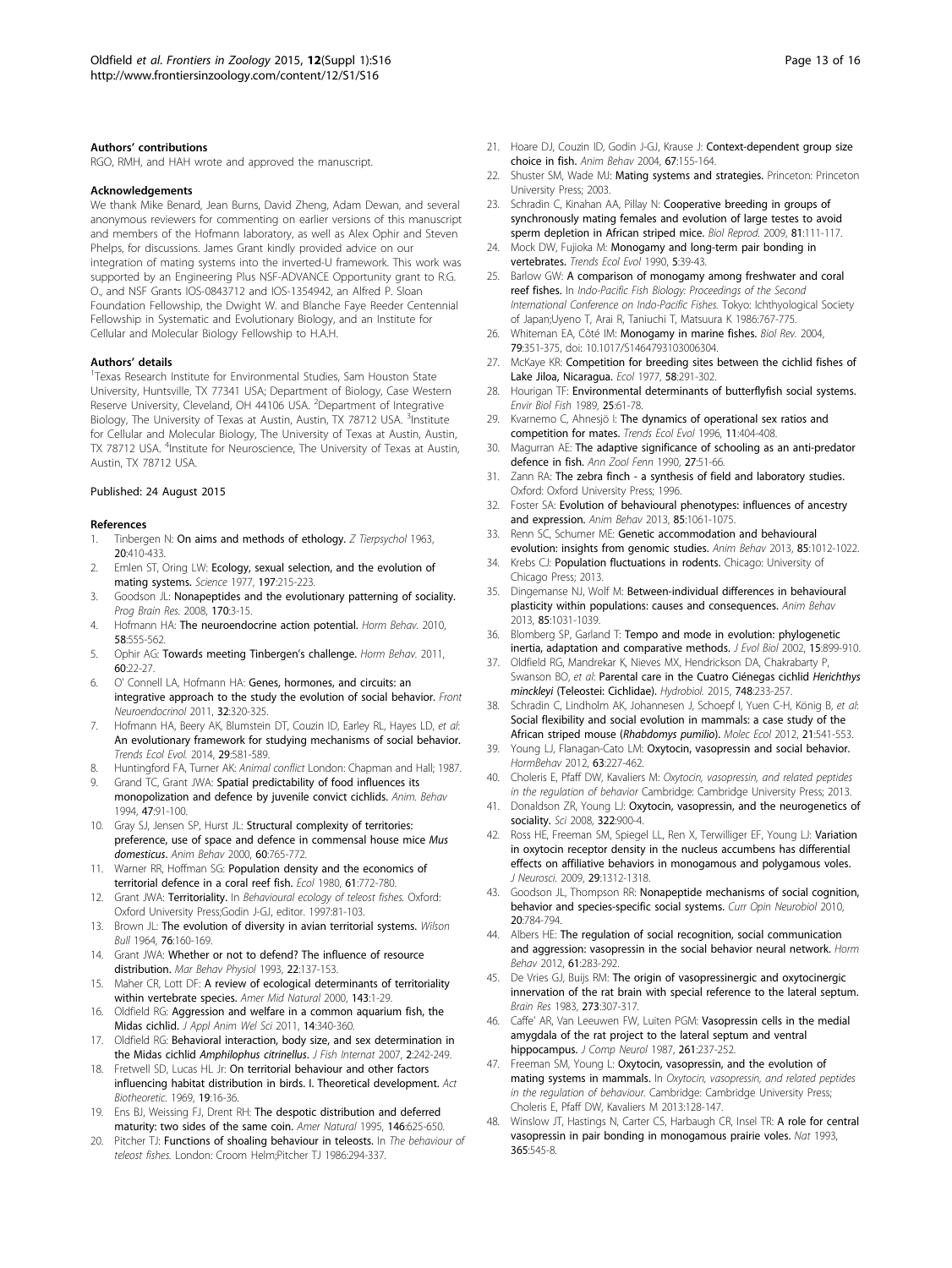- <span id="page-13-0"></span>49. Wang Z, Ferris CF, De Vries GJ: [Role of septal vasopressin innervation in](http://www.ncbi.nlm.nih.gov/pubmed/8278401?dopt=Abstract) [paternal behavior in prairie voles \(](http://www.ncbi.nlm.nih.gov/pubmed/8278401?dopt=Abstract)Microtus ochrogaster). Proc Nat Acad Sci USA 1994, 91:400-404.
- 50. Young LJ, Nilsen R, Waymire KG, MacGregor GR, Insel TR: Increased affiliative response to vasopressin in mice expressing the V1a receptor from a monogamous vole. Nat 1999, 400:766-768.
- 51. Liu Y, Curtis JT, Wang Z: [Vasopressin in the lateral septum regulates pair](http://www.ncbi.nlm.nih.gov/pubmed/11508730?dopt=Abstract) [bond formation in male prairie voles \(](http://www.ncbi.nlm.nih.gov/pubmed/11508730?dopt=Abstract)Microtus ochrogaster). Behav Neurosci 2001, 115:910-919.
- 52. Bester-Meredith JK, Young LJ, Marler CA: [Species differences in paternal](http://www.ncbi.nlm.nih.gov/pubmed/10433884?dopt=Abstract) [behavior and aggression in](http://www.ncbi.nlm.nih.gov/pubmed/10433884?dopt=Abstract) Peromyscus and their associations with [vasopressin immunoreactivity and receptors.](http://www.ncbi.nlm.nih.gov/pubmed/10433884?dopt=Abstract) Horm Behav 1999, 36:25-38.
- 53. De Vries GJ: [Sex differences in vasopressin and oxytocin innervation of](http://www.ncbi.nlm.nih.gov/pubmed/18655868?dopt=Abstract) [the brain.](http://www.ncbi.nlm.nih.gov/pubmed/18655868?dopt=Abstract) Prog Brain Res. 2008, 170:17-27, http://dx.doi.org/10.1016/S0079- 6123(08)00402-0.
- 54. van Anders SM, Goldey KL, Kuo PX: The steroid/peptide theory of social bonds: integrating testosterone and peptide responses for classifying social behavioral contexts. Psychoneuroendocrinol 2011, 36:1265-1275.
- 55. Dore R, Phan A, Clipperton-Allen AE, Kavaliers M, Choleris E: The involvement of oxytocin and vasopressin in social recognition and social learning: interplay with the sex hormones. In Oxytocin, vasopressin, and related peptides in the regulation of behaviour. Cambridge: Cambridge University Press;Choleris E, Pfaff DW, Kavaliers M 2013:232-255.
- 56. Ferguson JN, Young LJ, Insel TR: [The neuroendocrine basis of social](http://www.ncbi.nlm.nih.gov/pubmed/11950245?dopt=Abstract) [recognition.](http://www.ncbi.nlm.nih.gov/pubmed/11950245?dopt=Abstract) FrontNeuroendocrinol 2002, 23:200-224.
- 57. Temeles EJ: The role of neighbors in territorial systems: when are they 'dear enemies'? Anim Behav 1994, 47:339-350.
- 58. Bielsky IF, Hu SB, Ren X, Terwilliger EF, Young LJ: [The V1a vasopressin](http://www.ncbi.nlm.nih.gov/pubmed/16102534?dopt=Abstract) [receptor is necessary and sufficient for normal social recognition: a gene](http://www.ncbi.nlm.nih.gov/pubmed/16102534?dopt=Abstract) [replacement study.](http://www.ncbi.nlm.nih.gov/pubmed/16102534?dopt=Abstract) Neuron 2005, 47:503-513.
- 59. Weitekamp CA, Hofmann HA: [Evolutionary themes in the neurobiology of](http://www.ncbi.nlm.nih.gov/pubmed/24981873?dopt=Abstract) [social cognition.](http://www.ncbi.nlm.nih.gov/pubmed/24981873?dopt=Abstract) Curr Opin Neurobiol 2014, 28:22-7.
- 60. Maney DL, Erwin KL, Goode CT: [Neuroendocrine correlates of behavioral](http://www.ncbi.nlm.nih.gov/pubmed/15878570?dopt=Abstract) [polymorphism in white-throated sparrows.](http://www.ncbi.nlm.nih.gov/pubmed/15878570?dopt=Abstract) Horm Behav 2005, 48:196-206.
- 61. Goodson JL, Wang Y: [Valence-sensitive neurons exhibit divergent](http://www.ncbi.nlm.nih.gov/pubmed/17071744?dopt=Abstract) functional profiles [in gregarious and asocial species.](http://www.ncbi.nlm.nih.gov/pubmed/17071744?dopt=Abstract) Proc Nat Acad Sci USA 2006, 103:17013-7.
- 62. Grober MS, George AA, Watkins KK, Carneiro LA, Oliveira RF: [Forebrain AVT](http://www.ncbi.nlm.nih.gov/pubmed/11923002?dopt=Abstract) [and courtship in a fish with male alternative reproductive tactics.](http://www.ncbi.nlm.nih.gov/pubmed/11923002?dopt=Abstract) Brain Res Bull 2002, 57:423-5.
- 63. Lema SC, Slane MA, Salvesen KE, Godwin J: [Variation in gene transcript](http://www.ncbi.nlm.nih.gov/pubmed/23063433?dopt=Abstract) [profiles of two V1a-type arginine vasotocin receptors among sexual](http://www.ncbi.nlm.nih.gov/pubmed/23063433?dopt=Abstract) [phases of bluehead wrasse \(](http://www.ncbi.nlm.nih.gov/pubmed/23063433?dopt=Abstract)Thalassoma bifasciatum). Gen Comp Endocrinol 2012, 179:451-464.
- 64. Kleszczyńska A, Sokołowska E, Kulczykowska E: [Variation in brain arginine](http://www.ncbi.nlm.nih.gov/pubmed/22137910?dopt=Abstract) [vasotocin \(AVT\) and isotocin \(IT\) levels with reproductive stage and](http://www.ncbi.nlm.nih.gov/pubmed/22137910?dopt=Abstract) [social status in males of three-spined stickleback \(](http://www.ncbi.nlm.nih.gov/pubmed/22137910?dopt=Abstract)Gasterosteus [aculeatus](http://www.ncbi.nlm.nih.gov/pubmed/22137910?dopt=Abstract)). Gen Comp Endocrinol 2012, 175:290-296.
- 65. Insel TR, Wang ZX, Ferris CF: [Patterns of brain vasopressin receptor](http://www.ncbi.nlm.nih.gov/pubmed/8083743?dopt=Abstract) [distribution associated with social organization in microtine rodents.](http://www.ncbi.nlm.nih.gov/pubmed/8083743?dopt=Abstract) J Neurosci 1994, 14:5381-5392.
- 66. Bester-Meredith JK, Martin PA, Marler CA: Manipulations of vasopressin alter aggression differently across testing conditions in monogamous and non-monogamous Peromyscus mice. Aggress Behav 2005, 31:189-199.
- 67. Semsar K, Klomberg KF, Marler C: [Arginine vasotocin increases calling-site](http://www.ncbi.nlm.nih.gov/pubmed/9790709?dopt=Abstract) [acquisition by nonresident male grey treefrogs.](http://www.ncbi.nlm.nih.gov/pubmed/9790709?dopt=Abstract) Anim Behav 1998, 56:983-7.
- 68. Kelly AM, Kingsbury MA, Hoffbuhr K, Schrock SE, Waxman B, Kabelik D, et al: [Vasotocin neurons and septal V1a-like receptors potently modulate](http://www.ncbi.nlm.nih.gov/pubmed/21295577?dopt=Abstract) [songbird flocking and responses tonovelty.](http://www.ncbi.nlm.nih.gov/pubmed/21295577?dopt=Abstract) Horm Behav 2011, 60:12-21.
- 69. Veenema AH, Beiderbeck DI, Lukas M, Neumann ID: [Distinct correlations of](http://www.ncbi.nlm.nih.gov/pubmed/20298693?dopt=Abstract) [vasopressin release within the lateral septum and the bed nucleus of](http://www.ncbi.nlm.nih.gov/pubmed/20298693?dopt=Abstract) [the stria terminalis with the display of intermale aggression.](http://www.ncbi.nlm.nih.gov/pubmed/20298693?dopt=Abstract) Horm Behav 2010, 58:273-281.
- 70. Pagani JH, Wersinger SR, Young WS III: The roles of vasopressin and oxytocin in aggression. In Oxytocin, vasopressin, and related peptides in the regulation of behaviour. Cambridge: Cambridge University Press;Choleris E, Pfaff DW, Kavaliers M 2013:193-212.
- 71. Ferris CF, Albers HE, Wesolowski SM, Goldman BD, Leeman SE: Vasopressin injected into the hypothalamus triggers a stereotypic behavior in golden hamsters. Sci 1984, 224:521-3.
- 72. Ferris CF, Pollock J, Albers HE, Leeman SE: [Inhibition of flank-marking](http://www.ncbi.nlm.nih.gov/pubmed/4039806?dopt=Abstract) [behavior in golden hamsters by microinjection of a vasopressin](http://www.ncbi.nlm.nih.gov/pubmed/4039806?dopt=Abstract) [antagonist into the hypothalamus.](http://www.ncbi.nlm.nih.gov/pubmed/4039806?dopt=Abstract) Neurosci Lett. 1985, 55:239-243.
- 73. Irvin RW, Szot P, Dorsa DM, Potegal M, Ferris CF: Vasopressin in the septal area of the golden hamster controls scent marking and grooming. Phys Behav 1990, 48:693-9.
- 74. Bamshad M, Albers E: [Neural circuitry controlling vasopressin-stimulated](http://www.ncbi.nlm.nih.gov/pubmed/8726998?dopt=Abstract) [scent marking in Syrian hamsters \(](http://www.ncbi.nlm.nih.gov/pubmed/8726998?dopt=Abstract)Mesocricetus auratus). J Comp Neurol 1996, 369:252-263.
- 75. McGuire B, Getz L: The nature and frequency of social interactions among free-living prairie voles (Microtus ochrogaster). Behav Ecol Sociobiol. 1998. **43**:271-9.
- 76. McGuire B, Getz LL: Alternative male reproductive strategies in a natural population of prairie voles (Microtus ochrogaster). Act Theriolog 2010, 55:261-270.
- 77. Solomon NS, Jacquot JJ: Characteristics of resident and wandering prairie voles Microtus ochrogaster. Canad J Zool 2002, 80:951-5.
- 78. Ophir AG, Phelps SM, Sorin AB, Wolff JO: Social but not genetic monogamy is associated with greater breeding success in prairie voles. Anim Behav 2008, 75:1143-1154.
- 79. Ophir AG, Wolff JO, Phelps SM: [Variation in neural V1aR predicts sexual](http://www.ncbi.nlm.nih.gov/pubmed/18212120?dopt=Abstract) [fidelity and space use among prairie voles in semi-natural settings.](http://www.ncbi.nlm.nih.gov/pubmed/18212120?dopt=Abstract) Proc Nat Acad Sci USA 2008, 105:1249-1254.
- 80. O' Connell LA, Hofmann HA: [The vertebrate mesolimbic reward system](http://www.ncbi.nlm.nih.gov/pubmed/21800319?dopt=Abstract) [and social behavior network: a comparative synthesis.](http://www.ncbi.nlm.nih.gov/pubmed/21800319?dopt=Abstract) J Comp Neurol 2011, 519:3599-3639.
- 81. Goodson JL, Adkins-Regan E: [Effect of intraseptal vasotocin and](http://www.ncbi.nlm.nih.gov/pubmed/9918225?dopt=Abstract) [vasoactive intestinal polypeptide infusions on courtship song and](http://www.ncbi.nlm.nih.gov/pubmed/9918225?dopt=Abstract) [aggression in the male zebra finch \(](http://www.ncbi.nlm.nih.gov/pubmed/9918225?dopt=Abstract)Taeniopygia guttata). J Neuroendocrinol 1999, 11:19-25.
- 82. Goodson JL, Lindberg L, Johnson P: [Effects of central vasotocin and](http://www.ncbi.nlm.nih.gov/pubmed/15019801?dopt=Abstract) [mesotocin manipulations on social behavior in male and female zebra](http://www.ncbi.nlm.nih.gov/pubmed/15019801?dopt=Abstract) [finches.](http://www.ncbi.nlm.nih.gov/pubmed/15019801?dopt=Abstract) Horm Behav 2004, 45:136-143.
- 83. Kabelik D, Klatt JD, Kingsbury MA, Goodson JL: [Endogenous vasotocin](http://www.ncbi.nlm.nih.gov/pubmed/19341739?dopt=Abstract) [exerts context-dependent behavioral effects in a semi-naturalistic colony](http://www.ncbi.nlm.nih.gov/pubmed/19341739?dopt=Abstract) [environment.](http://www.ncbi.nlm.nih.gov/pubmed/19341739?dopt=Abstract) Horm Behav 2009, 56:101-7.
- 84. Goodson JL: [Territorial aggression and dawn song are modulated by](http://www.ncbi.nlm.nih.gov/pubmed/9735230?dopt=Abstract) [septal vasotocin and vasoactive intestinal polypeptide in male field](http://www.ncbi.nlm.nih.gov/pubmed/9735230?dopt=Abstract) sparrows ([Spizella pusilla](http://www.ncbi.nlm.nih.gov/pubmed/9735230?dopt=Abstract)). Horm Behav. 1998, 34:67-77
- 85. Goodson JL: [Vasotocin and vasoactive intestinal polypeptide modulate](http://www.ncbi.nlm.nih.gov/pubmed/9679095?dopt=Abstract) aggression in [a territorial songbird, the violet-eared waxbill \(Estrildidae:](http://www.ncbi.nlm.nih.gov/pubmed/9679095?dopt=Abstract) [Uraeginthus granatina](http://www.ncbi.nlm.nih.gov/pubmed/9679095?dopt=Abstract)). Gen Comp Endocrinol 1998, 111:233-244
- 86. Kelly AM, Goodson JL: [Behavioral relevance of species-specific vasotocin](http://www.ncbi.nlm.nih.gov/pubmed/24381536?dopt=Abstract) [anatomy in gregarious finches.](http://www.ncbi.nlm.nih.gov/pubmed/24381536?dopt=Abstract) Front Neurosci. 2013, 7:242, doi: 10.3389/ fnins.2013.00242.
- 87. Kime NM, Whitney TK, Davis ES, Marler CA: [Arginine vasotocin](http://www.ncbi.nlm.nih.gov/pubmed/17299257?dopt=Abstract) [promotescalling behavior and call changes in male túngara frogs.](http://www.ncbi.nlm.nih.gov/pubmed/17299257?dopt=Abstract) Brain Behav Evol 2007, 69:254-265.
- 88. Kabelik D, Alix VC, Burford ER, Singh LJ: [Aggression- and sex-induced](http://www.ncbi.nlm.nih.gov/pubmed/23201179?dopt=Abstract) [neural activity across vasotocin populations in the brown anole.](http://www.ncbi.nlm.nih.gov/pubmed/23201179?dopt=Abstract) Horm Behav 2013, 63:437-446.
- 89. Kunte K: Natural history and reproductive behavior of Nyctibatrachus cf. humayuni (Family Ranidae: Anura). Herp Rev 2004, 35:137-140.
- 90. Rivas JA, Burghardt GM: [Snake mating systems, behavior, and evolution:](http://www.ncbi.nlm.nih.gov/pubmed/16366778?dopt=Abstract) [the revisionary implications of recent findings.](http://www.ncbi.nlm.nih.gov/pubmed/16366778?dopt=Abstract) J Comp Psychol 2005, 119:447-454.
- 91. Brown JL, Morales V, Summers K: A key ecological trait drove the evolution of biparental care and monogamy in an amphibian. Amer Natural 2010, 175:436-446.
- 92. Eyck Ten GR: [Arginine vasotocin activates advertisement calling and](http://www.ncbi.nlm.nih.gov/pubmed/15664026?dopt=Abstract) [movement in the territorial Puerto Rican frog](http://www.ncbi.nlm.nih.gov/pubmed/15664026?dopt=Abstract) Eleutherodactylus coqui. Horm Behav 2005, 47:223-9.
- 93. Marler CA, Boyd SK, Wilczynski W: [Forebrain arginine vasotocin correlates](http://www.ncbi.nlm.nih.gov/pubmed/10433886?dopt=Abstract) [of alternative mating strategies in cricket frogs.](http://www.ncbi.nlm.nih.gov/pubmed/10433886?dopt=Abstract) Horm Behav 1999, 36:53-61.
- 94. Godwin J, Thompson R: [Nonapeptides and social behavior in fishes.](http://www.ncbi.nlm.nih.gov/pubmed/22285647?dopt=Abstract) Horm Behav. 2012, 61:230-8.
- 95. Dewan AK, Maruska KP, Tricas TC: [Arginine vasotocin neuronal](http://www.ncbi.nlm.nih.gov/pubmed/19094086?dopt=Abstract) [phenotypes among congeneric territorial and shoaling reef](http://www.ncbi.nlm.nih.gov/pubmed/19094086?dopt=Abstract) [butterflyfishes: species, sex, and reproductive season comparisons.](http://www.ncbi.nlm.nih.gov/pubmed/19094086?dopt=Abstract) J Neuroendocrinol 2008, 20:1382-1394.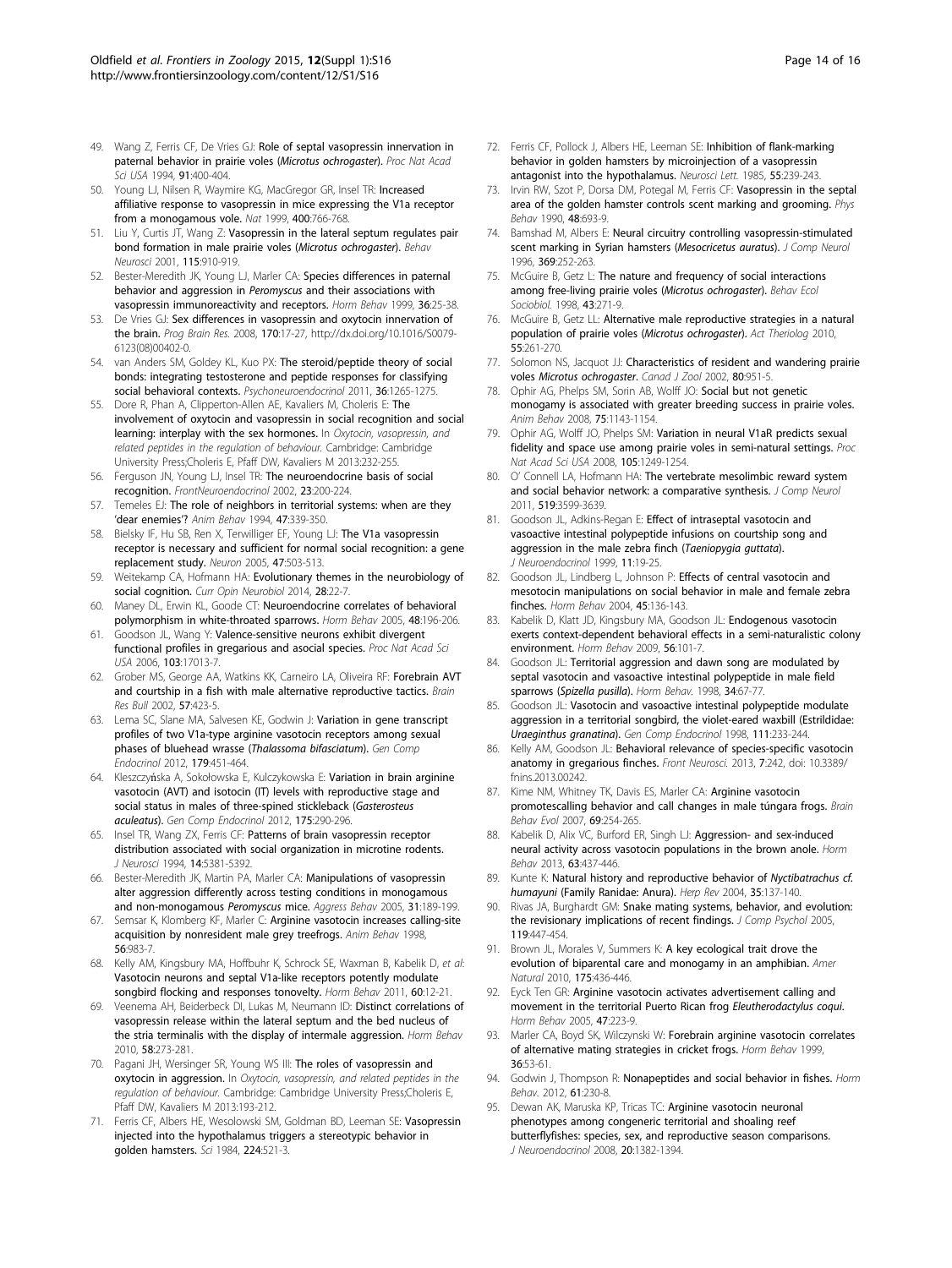- <span id="page-14-0"></span>96. Greenwood AK, Wark AR, Fernald RD, Hofmann HA: Expression of arginine vasotocin in distinct preoptic regions is associated with dominant and subordinate behavior in an African cichlid fish. Proc Roy Soc Lond B 2008, 275:2393-2402.
- 97. Thompson RR, Walton JC: [Vasotocin immunoreactivity in goldfish brains:](http://www.ncbi.nlm.nih.gov/pubmed/19468212?dopt=Abstract) [characterizing primitive circuits associated with social regulation.](http://www.ncbi.nlm.nih.gov/pubmed/19468212?dopt=Abstract) Brain Behav Evol 2009, 73:153-164.
- 98. Ramallo MR, Grober M, Cánepa MM, Morandini L, Pandolfi M: Argininevasotocin expression and participation in reproduction and social behavior in males of the cichlid fish Cichlasoma dimerus. Gen Comp Neuroendocrinol 2012, 179:221-231.
- 99. Larson ET, O' Malley DM, Melloni RH Jr: [Aggression and vasotocin are](http://www.ncbi.nlm.nih.gov/pubmed/16213035?dopt=Abstract) [associated with dominant-subordinate relationships in zebrafish.](http://www.ncbi.nlm.nih.gov/pubmed/16213035?dopt=Abstract) Behav Brain Res 2006, 167:94-102.
- 100. Santangelo N, Bass AH: [Individual behavioral and neuronal phenotypes](http://www.ncbi.nlm.nih.gov/pubmed/20693783?dopt=Abstract) [for arginine vasotocin mediated courtship and aggression in a territorial](http://www.ncbi.nlm.nih.gov/pubmed/20693783?dopt=Abstract) [teleost.](http://www.ncbi.nlm.nih.gov/pubmed/20693783?dopt=Abstract) Brain Behav Evol. 2010, 75:282-291.
- 101. Dewan AK, Tricas TC: [Arginine vasotocin neuronal phenotypes and their](http://www.ncbi.nlm.nih.gov/pubmed/21676381?dopt=Abstract) [relationship to aggressive behavior in the territorial monogamous](http://www.ncbi.nlm.nih.gov/pubmed/21676381?dopt=Abstract) multiband butterflyfish [Chaetodon multicinctus](http://www.ncbi.nlm.nih.gov/pubmed/21676381?dopt=Abstract). Brain Res 2011, 1401:74-84.
- 102. Lema SC, Nevitt GA: [Variation in vasotocin immunoreactivity in the brain](http://www.ncbi.nlm.nih.gov/pubmed/14723882?dopt=Abstract) [of recently isolated populations of a Death Valley pupfish](http://www.ncbi.nlm.nih.gov/pubmed/14723882?dopt=Abstract) Cyprinodon [nevadensis](http://www.ncbi.nlm.nih.gov/pubmed/14723882?dopt=Abstract). Gen Comp Endocrinol 2004, 135:300-9.
- 103. Iwata E, Nagai Y, Sasaki H: [Social rank modulates brain arginine vasotocin](http://www.ncbi.nlm.nih.gov/pubmed/19116767?dopt=Abstract) [immunoreactivity in false clown anemonefish \(](http://www.ncbi.nlm.nih.gov/pubmed/19116767?dopt=Abstract)Amphiprion ocellaris). Fish Physiol Biochem 2010, 36:337-345.
- 104. Aubin-Horth N, Desjardins JK, Martei YM, Balshine S, Hofmann HA: Masculinized dominant females in a cooperatively breeding species. Molec Ecol 2007, 16:1349-1358.
- 105. Renn SCP, Aubin-Horth N, Hofmann HA: Fish and chips: functional genomics of social plasticity in an African cichlid fish. J Exper Biol 2008, 211:3041-3056.
- 106. Filby AL, Paull GC, Hickmore TF, Tyler CR: Unravelling the neurophysiological basis of aggression in a fish model. BMC Genom. 2010, 11:498.
- 107. Almeida O, Gozdowska M, Kulczykowska E, Oliveira RF: [Brain levels of](http://www.ncbi.nlm.nih.gov/pubmed/22206822?dopt=Abstract) [arginine vasotocin and isotocin in dominant and subordinate males of a](http://www.ncbi.nlm.nih.gov/pubmed/22206822?dopt=Abstract) [cichlid fish.](http://www.ncbi.nlm.nih.gov/pubmed/22206822?dopt=Abstract) Horm Behav 2012, 61:212-7.
- 108. Oldfield RG, Hofmann HA: [Neuropeptide regulation of social behavior in](http://www.ncbi.nlm.nih.gov/pubmed/21112347?dopt=Abstract) [a monogamous cichlid fish.](http://www.ncbi.nlm.nih.gov/pubmed/21112347?dopt=Abstract) Physiol Behav 2011, 102:296-303.
- 109. Santangelo N, Bass AH: New insights into neuropeptide modulation of aggression: field studies of arginine vasotocin in a territorial tropical damselfish. Proc Roy Soc B. 2006, 273:3085-3092.
- 110. Backström T, Winberg S: [Arginine-vasotocin influence on aggressive](http://www.ncbi.nlm.nih.gov/pubmed/19087884?dopt=Abstract) [behavior and dominance in rainbow trout.](http://www.ncbi.nlm.nih.gov/pubmed/19087884?dopt=Abstract) Physiol Behav 2009, 96:470-5.
- 111. Bastian J, Schniederjan S, Nguyenkim J: [Arginine vasotocin modulates a](http://www.ncbi.nlm.nih.gov/pubmed/11441033?dopt=Abstract) [sexually dimorphic communication behavior in the weakly electric fish](http://www.ncbi.nlm.nih.gov/pubmed/11441033?dopt=Abstract) [Apteronotus leptorhynchus](http://www.ncbi.nlm.nih.gov/pubmed/11441033?dopt=Abstract). J Exper Biol 2001, 204:1909-1923.
- 112. Lema SC, Nevitt GA: [Exogenous vasotocin alters aggression during](http://www.ncbi.nlm.nih.gov/pubmed/15555505?dopt=Abstract) [agonistic exchanges in male Amargosa River pupfish \(](http://www.ncbi.nlm.nih.gov/pubmed/15555505?dopt=Abstract)Cyprinodon [nevadensis amargosae](http://www.ncbi.nlm.nih.gov/pubmed/15555505?dopt=Abstract)). Horm Behav 2004, 46:628-637.
- 113. Godwin J, Sawby R, Warner RR, Crews D, Grober MS: [Hypothalamic](http://www.ncbi.nlm.nih.gov/pubmed/10838478?dopt=Abstract) [arginine vasotocin mRNA abundance variation across sexes and with](http://www.ncbi.nlm.nih.gov/pubmed/10838478?dopt=Abstract) [sex change in a coral reef fish.](http://www.ncbi.nlm.nih.gov/pubmed/10838478?dopt=Abstract) Brain Behav Evol 2000, 55:77-84
- 114. Lema SC: [Identification of multiple vasotocin receptor cDNAs in teleost](http://www.ncbi.nlm.nih.gov/pubmed/20167249?dopt=Abstract) [fish: sequences, phylogenetic analysis, sites of expression, and](http://www.ncbi.nlm.nih.gov/pubmed/20167249?dopt=Abstract) [regulation in the hypothalamus and gill in response to hyperosmotic](http://www.ncbi.nlm.nih.gov/pubmed/20167249?dopt=Abstract) [challenge.](http://www.ncbi.nlm.nih.gov/pubmed/20167249?dopt=Abstract) Molec Cell Endocrinol 2010, 321:215-230.
- 115. Semsar K, Kandel FL, Godwin J: [Manipulations of the AVT system shift](http://www.ncbi.nlm.nih.gov/pubmed/11467881?dopt=Abstract) [social status and related courtship and aggressive behavior in the](http://www.ncbi.nlm.nih.gov/pubmed/11467881?dopt=Abstract) [bluehead wrasse.](http://www.ncbi.nlm.nih.gov/pubmed/11467881?dopt=Abstract) Horm Behav 2001, 40:21-31.
- 116. Semsar K, Godwin J: [Multiple mechanisms of phenotype development in](http://www.ncbi.nlm.nih.gov/pubmed/15109909?dopt=Abstract) [the bluehead wrasse.](http://www.ncbi.nlm.nih.gov/pubmed/15109909?dopt=Abstract) Horm Behav 2004, 45:345-353.
- 117. Foran CM, Bass AH: [Preoptic AVT immunoreactive neurons of a teleost](http://www.ncbi.nlm.nih.gov/pubmed/9707473?dopt=Abstract) [fish with alternative reproductive tactics.](http://www.ncbi.nlm.nih.gov/pubmed/9707473?dopt=Abstract) Gen Comp Endocrinol 1998, 111:271-282.
- 118. Miranda JA, Oliveira RF, Carneiro LA, Santos RS, Grober MS: [Neurochemical](http://www.ncbi.nlm.nih.gov/pubmed/12812764?dopt=Abstract) [correlates of male polymorphism and alternative reproductive tactics in](http://www.ncbi.nlm.nih.gov/pubmed/12812764?dopt=Abstract) [the Azorean rock-pool blenny](http://www.ncbi.nlm.nih.gov/pubmed/12812764?dopt=Abstract) Parablennius parvicornis. Gen Comp Endocrinol 2003, 132:183-9.
- 119. Oliveira RF, Ros AF, Gonçalves DM: [Intra-sexual variation in male](http://www.ncbi.nlm.nih.gov/pubmed/16045912?dopt=Abstract) [reproduction in teleost fish: a comparative approach.](http://www.ncbi.nlm.nih.gov/pubmed/16045912?dopt=Abstract) Horm Behav 2005, 48:430-9.
- 120. Carneiro LA, Oliveira RF, Canário AVM, Grober MS: The effect of arginine vasotocin on courtship behaviour in a blenniid fish with alternative reproductive tactics. Fish Physiol Biochem 2003, 28:241-3.
- 121. Hölldobler B: Territoriality in ants. Proc Amer Philosoph Soc 1979, 123:211-8.
- 122. Shellman-Reeve JS: Courting strategies and conflicts in a monogamous, biparental termite. Proc Roy Soc B 1999, 266:137-144. 123. Scott MP: [Resource defense and juvenile hormone: the](http://www.ncbi.nlm.nih.gov/pubmed/16087184?dopt=Abstract) "challenge
- hypothesis" [extended to insects.](http://www.ncbi.nlm.nih.gov/pubmed/16087184?dopt=Abstract) Horm Behav 2006, 49:276-281.
- 124. Gruber CW, Muttenthaler M: [Discovery of defense- and neuropeptides in](http://www.ncbi.nlm.nih.gov/pubmed/22448224?dopt=Abstract) [social ants by genome-mining.](http://www.ncbi.nlm.nih.gov/pubmed/22448224?dopt=Abstract) PLoS ONE 2012, 7:e32559, doi: 10.1371/ journal.pone.0032559.
- 125. Gruber CW: Physiology of invertebrate oxytocin and vasopressin neuropeptides. Exper Physiol 2014, 99:55-61.
- 126. Stafflinger E, Hansen KK, Hauser F, Schneider M, Cazzamali G, Williamson M, et al: [Cloning and identification of an oxytocin/vasopressin-like receptor](http://www.ncbi.nlm.nih.gov/pubmed/18316733?dopt=Abstract) [and its ligand from insects.](http://www.ncbi.nlm.nih.gov/pubmed/18316733?dopt=Abstract) Proc Nat Acad Sci USA 2008, 105:3262-7.
- 127. Fujino Y, Nagahama T, Oumi T, Ukena K, Morishita F, Furukawa Y, et al: Possible functions of oxytocin/vasopressin-super family peptides in annelids with special reference to reproduction and osmoregulation. J Exper Zool 1999, 284:401-6.
- 128. Wagenaar DA, Hamilton MS, Huang T, Kristan WB, French KA: [A hormone](http://www.ncbi.nlm.nih.gov/pubmed/20226670?dopt=Abstract)[activated central pattern generator for courtship.](http://www.ncbi.nlm.nih.gov/pubmed/20226670?dopt=Abstract) Curr Biol 2010, 20:487-495.
- 129. Bardou I, Leprince J, Chichery R, Vaudry H, Agin V: [Vasopressin/oxytocin](http://www.ncbi.nlm.nih.gov/pubmed/19857582?dopt=Abstract)[related peptides influence long-term memory of a passive avoidance](http://www.ncbi.nlm.nih.gov/pubmed/19857582?dopt=Abstract) [task in the cuttlefish](http://www.ncbi.nlm.nih.gov/pubmed/19857582?dopt=Abstract) Sepia officinalis. Neurobiol Learn Mem 2010, 93:240-7.
- 130. Garland T, Adolph SC: Why not to do 2-species comparative studies limitations on inferring adaptation. Physiol Zool 1994, 67:797-828.
- 131. Getz LL, McGuire B, Pizzuto T, Hofmann JE, Frase B: Social organization of the prairie vole Microtus ochrogaster. J Mamm 1993, 74:44-58.
- 132. Madison DM: Space use and social structure in meadow voles. Behav Ecol Sociobiol 1980, 7:65-71.
- 133. Wang Z: [Species differences in the vasopressin-immunoreactive](http://www.ncbi.nlm.nih.gov/pubmed/7619320?dopt=Abstract) [pathways in the bed nucleus of the stria terminalis and medial](http://www.ncbi.nlm.nih.gov/pubmed/7619320?dopt=Abstract) [amygdaloid nucleus in prairie voles \(](http://www.ncbi.nlm.nih.gov/pubmed/7619320?dopt=Abstract)Microtus ochrogaster) and meadow voles ([Microtus pennsylvanicus](http://www.ncbi.nlm.nih.gov/pubmed/7619320?dopt=Abstract)). Behav Neurosci 1995, 109:305-311.
- 134. Jannett FJ Jr: Sex ratios in high-density populations of the montane vole Microtus montanus, and the behavior of territorial males. Behav Ecol Sociobiol 1981, 8:297-307.
- 135. Wang ZX, Young LJ, Liu Y, Insel TR: [Species differences in vasopressin](http://www.ncbi.nlm.nih.gov/pubmed/9034909?dopt=Abstract) [receptor binding are evident early in development: Comparative](http://www.ncbi.nlm.nih.gov/pubmed/9034909?dopt=Abstract) [anatomic studies in prairie and montane voles.](http://www.ncbi.nlm.nih.gov/pubmed/9034909?dopt=Abstract) J Comp Neurol 1997, 378:535-546.
- 136. Young LJ, Winslow JT, Nilsen R, Insel TR: [Species differences in V1a](http://www.ncbi.nlm.nih.gov/pubmed/9189274?dopt=Abstract) [receptor gene expression in monogamous and nonmonogamous voles:](http://www.ncbi.nlm.nih.gov/pubmed/9189274?dopt=Abstract) [behavioral consequences.](http://www.ncbi.nlm.nih.gov/pubmed/9189274?dopt=Abstract) Behav Neurosci 1997, 111:599-605.
- 137. Ribble DO, Salvioni M: Social organization and nest co-occupancy in Peromyscus californicus, a monogamous rodent. Behav Ecol Sociobiol 1990, 26:9-16.
- 138. Svihla A: A comparative life history study of the mice of the genus Peromyscus. Misc Pub Mus Zool Univ Mich 1932, 24:1-39.
- 139. Metzgar LH: Behavioral population regulation in the woodmouse Peromyscus leucopus. Amer Mid Natural 1971, 86:434-448.
- 140. Wolff JO: The effects of density, food, and interspecific interference on home range size in Peromyscus leucopus and Peromyscus maniculatus. Can J Zool. 1985, 63:2657-2662.
- 141. Wolff JO: Life history strategies of white-footed mice (Peromyscus leucopus). Virg J Sci 1986, 37:208-220.
- 142. Wolff JO, Cicirello DM: Mobility versus territoriallity: alternative reproductive strategies in white-footed mice. Anim Behav 1990, 39:1222-4.
- 143. Blair WF: A study of prairie deer-mouse populations in Southern Michigan. Amer Mid Natural 1940, 24:273-305.
- 144. Insel TR, Gelhard R, Shapiro LE: The comparative distribution of forebrain receptors for neurohypophyseal peptides in monogamous and polygamous mice. Neurosci 1991, 43:623-630.
- 145. Wang Z, Zhou L, Hulihan T, Insel TR: [Immunoreactivity of central](http://www.ncbi.nlm.nih.gov/pubmed/8833119?dopt=Abstract) [vasopressin and oxytocin pathways in microtine rodents: a quantitative](http://www.ncbi.nlm.nih.gov/pubmed/8833119?dopt=Abstract) [comparative study.](http://www.ncbi.nlm.nih.gov/pubmed/8833119?dopt=Abstract) J Comp Neurol 1996, 366:726-737.